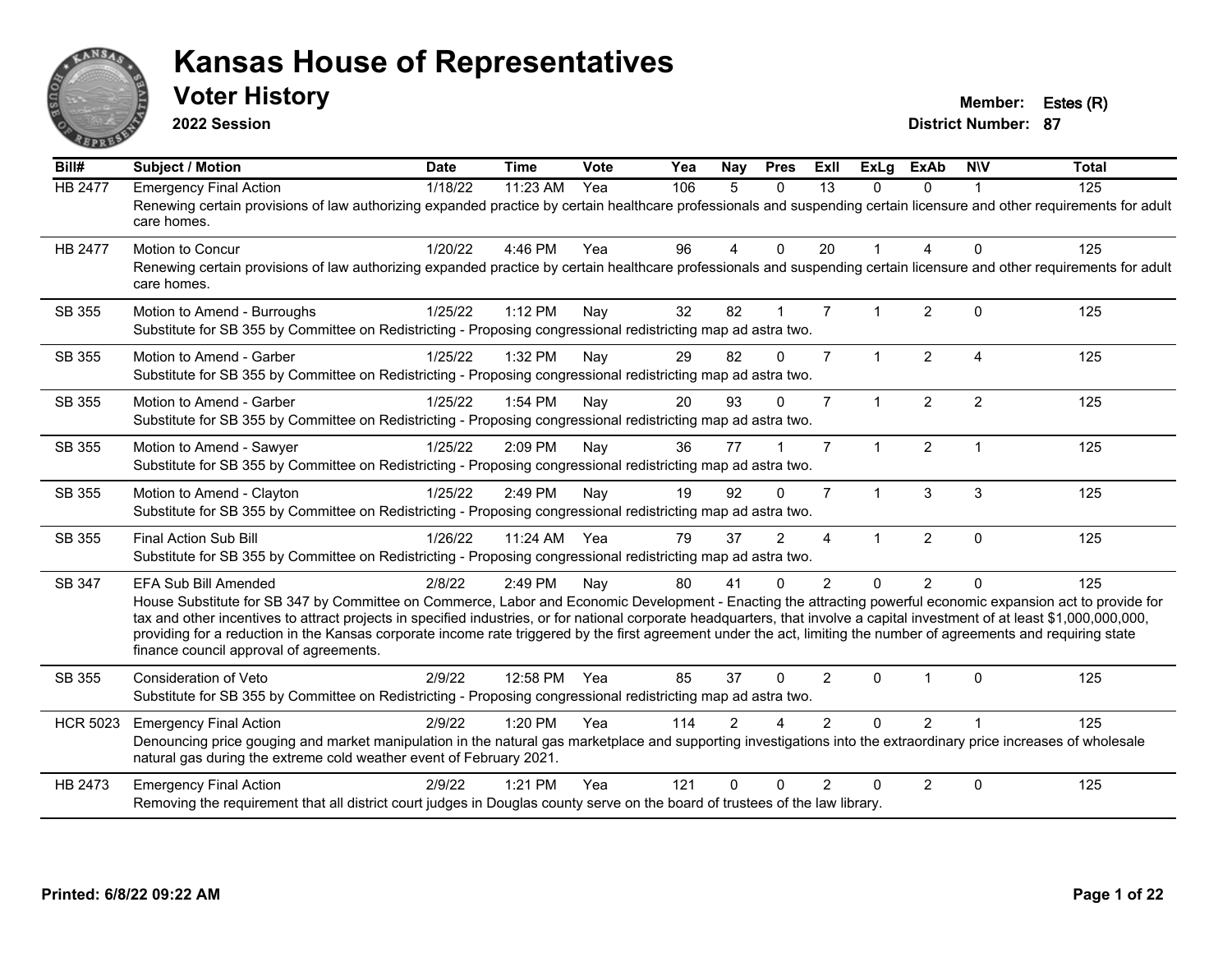

**2022 Session**

**Voter History Member: Estes (R)** 

| Bill#           | <b>Subject / Motion</b>                                                                                                                                                                                                                                                              | <b>Date</b> | <b>Time</b>  | Vote | Yea | Nay         | <b>Pres</b>  | ExII           | <b>ExLa</b> | <b>ExAb</b>    | <b>NIV</b>     | <b>Total</b> |
|-----------------|--------------------------------------------------------------------------------------------------------------------------------------------------------------------------------------------------------------------------------------------------------------------------------------|-------------|--------------|------|-----|-------------|--------------|----------------|-------------|----------------|----------------|--------------|
| HB 2490         | <b>Emergency Final Action</b><br>Authorizing the state treasurer to determine account owners and designated beneficiaries for an ABLE savings account, adding who may open such an account and<br>requiring compliance with the federal internal revenue code.                       | 2/9/22      | 1:22 PM      | Yea  | 118 | 3           | $\Omega$     | $\mathfrak{p}$ | $\Omega$    | $\mathcal{P}$  | $\Omega$       | 125          |
| HB 2480         | <b>Final Action</b><br>Amending the public water supply project loan program's definition of "project" to remove the definition's current exclusion of projects that are<br>related to the diversion or transportation of water acquired through a water transfer.                   | 2/15/22     | 11:59 PM     | Yea  | 118 | $\Omega$    | $\mathbf{0}$ | 3              | $\Omega$    | 2              | 2              | 125          |
| HB 2564         | <b>Final Action</b><br>Updating the version of risk-based capital instructions in effect.                                                                                                                                                                                            | 2/15/22     | 11:59 PM     | Yea  | 118 | $\Omega$    | $\Omega$     | 3              | $\Omega$    | $\overline{2}$ | $\overline{2}$ | 125          |
| HB 2489         | <b>Final Action Amended</b><br>Amending provisions of the technology-enabled fiduciary financial institutions act relating to fees and assessments, examinations, disclosures to consumers and<br>requiring such institutions to be mandatory reporters for purposes of elder abuse. | 2/16/22     | $11:17$ AM   | Yea  | 120 | $\Omega$    | $\Omega$     |                | $\Omega$    | 3              |                | 125          |
| HB 2537         | <b>Final Action</b><br>Requiring the insurance department to hold a hearing in cases involving an order under the Kansas administrative procedure act.                                                                                                                               | 2/16/22     | 11:19 AM     | Yea  | 120 | $\Omega$    |              |                | $\Omega$    | 3              | $\Omega$       | 125          |
| SB 337          | <b>Final Action</b><br>Converting the conditional charter issued for the pilot program under the technology-enabled fiduciary financial institutions act to a full fiduciary financial institution<br>charter.                                                                       | 2/16/22     | 11:20 AM     | Yea  | 119 |             |              |                | $\Omega$    | 3              | $\Omega$       | 125          |
| <b>HCR 5014</b> | Motion to Recommend for Passage<br>Proposing a constitutional amendment that provides for legislative oversight of rules and regulations adopted by executive branch agencies and officials.                                                                                         | 2/16/22     | 12:30 PM Yea |      | 77  | 42          | $\Omega$     |                | $\Omega$    | $\overline{2}$ | 3              | 125          |
| HB 2560         | <b>Final Action</b><br>Extending certain penalties, fees and maximum amounts of fees and the expiration dates of certain programs of the Kansas department of agriculture.                                                                                                           | 2/17/22     | 12:25 PM Yea |      | 101 | 11          | $\Omega$     |                | $\Omega$    | 11             |                | 125          |
| HB 2591         | <b>Final Action</b><br>Repealing the state general fund and conservation fee fund transfers to the abandoned oil and gas well fund.                                                                                                                                                  | 2/17/22     | 12:27 PM     | Yea  | 112 | 0           | $\Omega$     |                | 0           | 11             |                | 125          |
| <b>HCR 5014</b> | <b>Final Action</b><br>Proposing a constitutional amendment that provides for legislative oversight of rules and regulations adopted by executive branch agencies and officials.                                                                                                     | 2/17/22     | 12:43 PM     | Yea  | 80  | 33          | $\Omega$     |                | $\Omega$    | 11             | $\mathbf 0$    | 125          |
| HB 2540         | <b>Emergency Final Action</b><br>Authorizing the construction of a memorial honoring Kansas gold star families.                                                                                                                                                                      | 2/17/22     | 12:45 PM     | Yea  | 113 | 0           | $\Omega$     |                | 0           | 11             | $\Omega$       | 125          |
| HB 2458         | <b>Emergency Final Action</b><br>Designating a portion of U.S. highway 56 as the PFC Shane Austin memorial highway.                                                                                                                                                                  | 2/17/22     | 12:47 PM     | Yea  | 113 | $\mathbf 0$ | $\Omega$     | $\overline{1}$ | 0           | 11             | $\mathbf 0$    | 125          |
| HB 2476         | <b>Emergency Final Action</b><br>Providing for the silver star and bronze star distinctive license plates.                                                                                                                                                                           | 2/17/22     | 12:48 PM     | Yea  | 113 | $\Omega$    | $\Omega$     | $\overline{1}$ | 0           | 11             | $\Omega$       | 125          |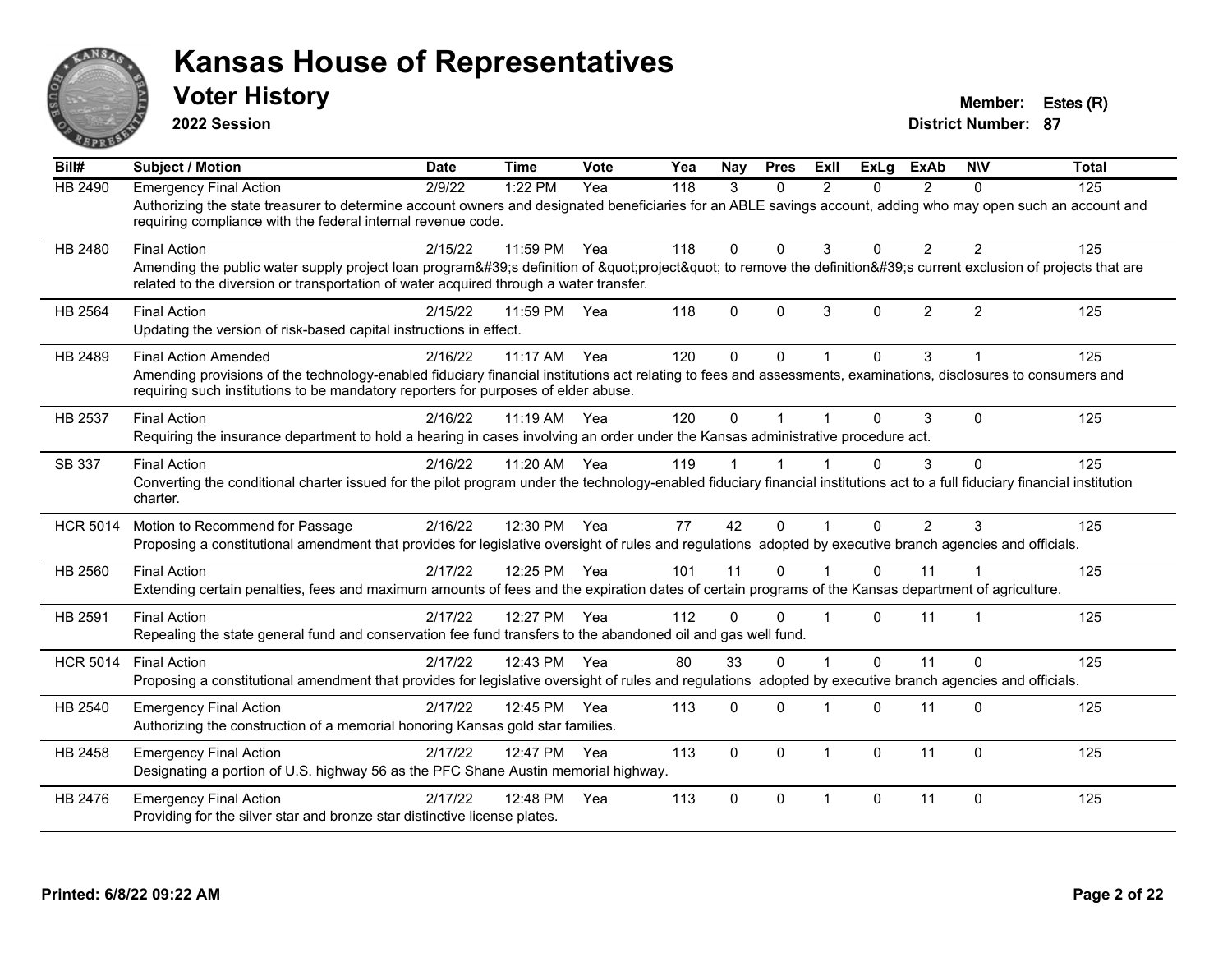

**2022 Session**

**Voter History Member: Estes (R)** 

| Bill#           | <b>Subject / Motion</b>                                                                                                                                                                                                                                                                                                                                                                                                                                         | <b>Date</b> | <b>Time</b> | Vote | Yea | Nay            | <b>Pres</b>  | ExIl           | <b>ExLg</b> | <b>ExAb</b> | <b>NIV</b>   | <b>Total</b> |
|-----------------|-----------------------------------------------------------------------------------------------------------------------------------------------------------------------------------------------------------------------------------------------------------------------------------------------------------------------------------------------------------------------------------------------------------------------------------------------------------------|-------------|-------------|------|-----|----------------|--------------|----------------|-------------|-------------|--------------|--------------|
| <b>HB 2478</b>  | <b>Emergency Final Action</b><br>Designating a portion of United States highway 166 as the SGT Evan S Parker memorial highway.                                                                                                                                                                                                                                                                                                                                  | 2/17/22     | 12:49 PM    | Yea  | 113 | $\Omega$       | $\mathbf{0}$ | $\mathbf 1$    | $\Omega$    | 11          | $\mathbf{0}$ | 125          |
| <b>HCR 5014</b> | <b>Final Action</b><br>Proposing a constitutional amendment that provides for legislative oversight of rules and regulations adopted by executive branch agencies and officials.                                                                                                                                                                                                                                                                                | 2/21/22     | 11:45 AM    | Yea  | 85  | 39             | $\Omega$     |                | $\Omega$    | $\Omega$    | $\Omega$     | 125          |
| HB 2517         | <b>Final Action Amended</b><br>Transferring the responsibility to certify drug abuse treatment providers that participate in the certified drug abuse treatment program from the department of corrections<br>to the Kansas sentencing commission.                                                                                                                                                                                                              | 2/22/22     | 10:49 AM    | Yea  | 120 | $\Omega$       | O            | $\mathcal{P}$  | 0           | 3           | $\Omega$     | 125          |
| <b>HB 2594</b>  | <b>Final Action Amended</b><br>Exempting certain modifications on antique vehicles from vehicle identification number offense seizures and dispositions.                                                                                                                                                                                                                                                                                                        | 2/22/22     | 10:50 AM    | Yea  | 120 | 0              | $\Omega$     | 2              | $\Omega$    | 3           | $\Omega$     | 125          |
| HB 2607         | <b>Final Action Amended</b><br>Clarifying the time limitations for habeas corpus claims.                                                                                                                                                                                                                                                                                                                                                                        | 2/22/22     | 10:51 AM    | Yea  | 120 | 0              | $\mathbf{0}$ | $\overline{2}$ | $\Omega$    | 3           | $\mathbf 0$  | 125          |
| HB 2299         | Motion to Amend - Fairchild<br>Allowing a search warrant to be executed within 10 days from the date of issuance.                                                                                                                                                                                                                                                                                                                                               | 2/22/22     | 3:16 PM     | Nay  | 35  | 84             | $\Omega$     | $\overline{2}$ | $\Omega$    | 3           | $\mathbf{1}$ | 125          |
| HB 2703         | Motion to Amend - Clayton<br>Making changes to employment security law provisions regarding the employment security fund and employer contribution rates, the definition of employment to<br>conform with federal law and various updates to the my reemployment plan program, including making the program mandatory with certain exceptions, and providing<br>that the secretary of commerce may require participation by claimants in reemployment services. | 2/22/22     | 4:17 PM     | Nay  | 37  | 80             | $\mathbf{0}$ | $\overline{2}$ | $\Omega$    | 3           | 3            | 125          |
| HB 2525         | Motion to Recommend for Passage<br>Removing non-cooperation with child support from requirements for food and child care assistance eligibility and exempting adults enrolled in school from the 20-hour-<br>per-week work requirement for child care assistance eligibility for a limited time.                                                                                                                                                                | 2/22/22     | 5:17 PM     | Nay  | 53  | 66             | $\mathbf{0}$ | $\overline{2}$ | $\Omega$    | 3           | $\mathbf{1}$ | 125          |
| HB 2110         | <b>Final Action Amended</b><br>Requiring insurance coverage for PANS and PANDAS by the state health care benefits program and requiring the state employee health care commission to submit an<br>impact report on such coverage to the legislature.                                                                                                                                                                                                            | 2/23/22     | 10:21 AM    | Yea  | 113 | 8              | $\Omega$     | 3              | $\Omega$    | 1           | $\Omega$     | 125          |
| HB 2299         | <b>Final Action Amended</b><br>Allowing a search warrant to be executed within 10 days from the date of issuance.                                                                                                                                                                                                                                                                                                                                               | 2/23/22     | 10:22 AM    | Yea  | 119 | $\overline{2}$ | $\Omega$     | 3              | $\Omega$    | 1           | $\Omega$     | 125          |
| HB 2386         | <b>Final Action Amended</b><br>Establishing requirements for the payment and reimbursement of dental services by a dental benefit plan.                                                                                                                                                                                                                                                                                                                         | 2/23/22     | $10:23$ AM  | Yea  | 118 | 3              | $\Omega$     | 3              | $\Omega$    | 1           | $\Omega$     | 125          |
| HB 2456         | <b>Final Action Amended</b><br>Establishing the Kansas kids lifetime combination hunting and fishing license.                                                                                                                                                                                                                                                                                                                                                   | 2/23/22     | 10:24 AM    | Yea  | 117 | 4              | $\Omega$     | 3              | $\Omega$    | 1           | $\Omega$     | 125          |
| HB 2481         | <b>Final Action</b><br>Authorizing KP&F participating service credit purchase for certain in-state nonfederal governmental employment.                                                                                                                                                                                                                                                                                                                          | 2/23/22     | 10:25 AM    | Yea  | 121 | 0              | $\Omega$     | 3              | $\Omega$    | 1           | $\Omega$     | 125          |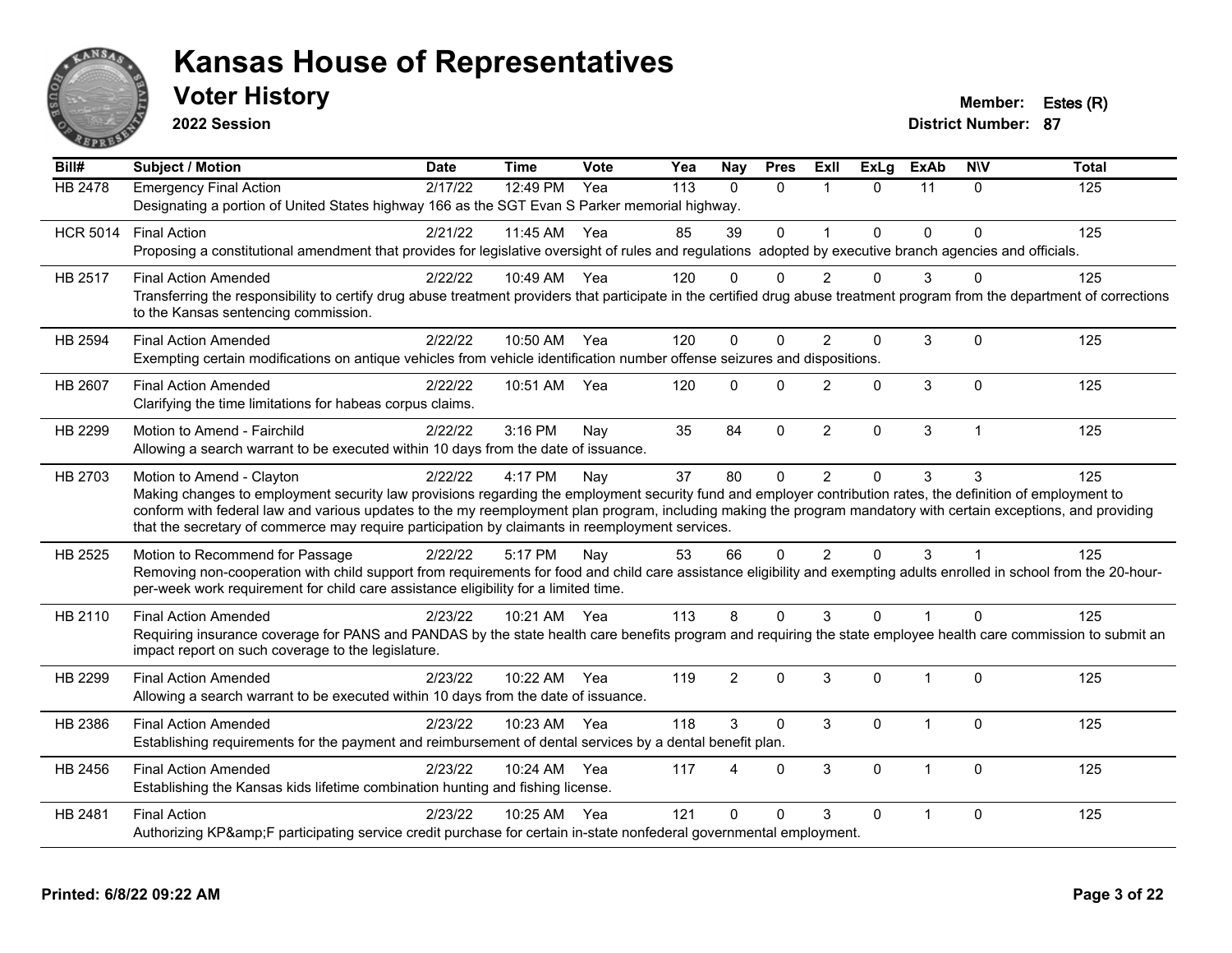

**2022 Session**

**Voter History Member: Estes (R)** 

| Bill#          | <b>Subject / Motion</b>                                                                                                                                                                                                          | <b>Date</b> | <b>Time</b>  | <b>Vote</b> | Yea | <b>Nay</b>   | <b>Pres</b>  | ExII | <b>ExLg</b> | <b>ExAb</b>          | <b>NIV</b>   | <b>Total</b> |
|----------------|----------------------------------------------------------------------------------------------------------------------------------------------------------------------------------------------------------------------------------|-------------|--------------|-------------|-----|--------------|--------------|------|-------------|----------------------|--------------|--------------|
| HB 2483        | <b>Final Action</b>                                                                                                                                                                                                              | 2/23/22     | 10:26 AM     | Yea         | 105 | 16           | $\mathbf{0}$ | 3    | $\Omega$    |                      | $\Omega$     | 125          |
|                | Providing for the daughters of the American revolution distinctive license plate.                                                                                                                                                |             |              |             |     |              |              |      |             |                      |              |              |
| HB 2496        | <b>Final Action</b>                                                                                                                                                                                                              | 2/23/22     | 10:27 AM Yea |             | 121 | $\Omega$     | $\mathbf 0$  | 3    | $\Omega$    | $\mathbf 1$          | $\Omega$     | 125          |
|                | Enacting the uniform family law arbitration act.                                                                                                                                                                                 |             |              |             |     |              |              |      |             |                      |              |              |
| HB 2508        | <b>Final Action</b>                                                                                                                                                                                                              | 2/23/22     | 10:28 AM     | Yea         | 115 | 6            | $\mathbf 0$  | 3    | 0           | $\mathbf{1}$         | $\mathbf 0$  | 125          |
|                | Requiring retention of fingerprints by the Kansas bureau of investigation for participation in the federal rap back program.                                                                                                     |             |              |             |     |              |              |      |             |                      |              |              |
| HB 2510        | <b>Final Action</b>                                                                                                                                                                                                              | 2/23/22     | 10:29 AM Yea |             | 120 |              | $\Omega$     | 3    | $\Omega$    |                      | $\Omega$     | 125          |
|                | Updating certain investment limitation requirements to provide increased options for Kansas domiciled life insurance companies investing in equity interests and<br>preferred stock.                                             |             |              |             |     |              |              |      |             |                      |              |              |
| HB 2515        | <b>Final Action</b>                                                                                                                                                                                                              | 2/23/22     | 10:30 AM Yea |             | 120 |              | $\mathbf 0$  | 3    | 0           |                      | $\Omega$     | 125          |
|                | Creating a mechanism to seek relief from the Kansas offender registration act requirements for drug offenders and allowing expungement of offenses when such relief is                                                           |             |              |             |     |              |              |      |             |                      |              |              |
|                | granted.                                                                                                                                                                                                                         |             |              |             |     |              |              |      |             |                      |              |              |
| HB 2516        | <b>Final Action</b>                                                                                                                                                                                                              | 2/23/22     | 10:32 AM     | Yea         | 121 | $\mathbf 0$  | $\mathbf 0$  | 3    | $\Omega$    | 1                    | $\mathbf{0}$ | 125          |
|                | Requiring an offender who raises error in such offender's criminal history calculation for the first time on appeal to show prejudicial error, requiring the journal entry                                                       |             |              |             |     |              |              |      |             |                      |              |              |
|                | used to establish criminal history to be attached to the criminal history worksheet and authorizing the court to correct an illegal sentence while a direct appeal is<br>pending.                                                |             |              |             |     |              |              |      |             |                      |              |              |
|                |                                                                                                                                                                                                                                  |             |              |             |     |              |              |      |             |                      |              |              |
| HB 2529        | <b>Final Action</b><br>Allowing veteran license plate applicants to use either a DD214 form, a military veteran identification card or veteran health identification card for proof of veteran status.                           | 2/23/22     | 10:33 AM Yea |             | 120 | $\mathbf{1}$ | $\Omega$     | 3    | $\Omega$    | $\mathbf{1}$         | $\Omega$     | 125          |
|                |                                                                                                                                                                                                                                  |             |              |             |     |              |              |      |             |                      |              |              |
| <b>HB 2547</b> | <b>Final Action Amended</b>                                                                                                                                                                                                      | 2/23/22     | 10:34 AM Yea |             | 120 |              | $\Omega$     | 3    | $\Omega$    |                      | $\Omega$     | 125          |
|                | Authorizing technology-enabled fiduciary financial institution insurance companies within the captive insurance act and providing for the requirements and operations<br>thereof.                                                |             |              |             |     |              |              |      |             |                      |              |              |
| HB 2559        | <b>Final Action Amended</b>                                                                                                                                                                                                      | 2/23/22     | 10:38 AM Yea |             | 83  | 37           |              | 3    | $\Omega$    |                      | $\Omega$     | 125          |
|                | Creating the Kansas cotton boll weevil program and requiring the program to levy an assessment upon Kansas produced cotton and monitor and mitigate the risk of boll<br>weevils.                                                 |             |              |             |     |              |              |      |             |                      |              |              |
| HB 2563        | <b>Final Action Amended</b>                                                                                                                                                                                                      | 2/23/22     | 10:39 AM Yea |             | 113 | 8            | $\Omega$     | 3    | $\Omega$    | $\blacktriangleleft$ | $\Omega$     | 125          |
|                | Concerning the Kansas seed law and the commercial industrial hemp act; relating to labeling; seeds treated with certain substances; definitions; labeling; unlawful                                                              |             |              |             |     |              |              |      |             |                      |              |              |
|                | actions; certain registrations; inspections; live plant dealers; and testing services.                                                                                                                                           |             |              |             |     |              |              |      |             |                      |              |              |
| HB 2567        | <b>Final Action Amended</b>                                                                                                                                                                                                      | 2/23/22     | 10:41 AM Yea |             | 114 | 6            |              | 3    | $\Omega$    |                      | $\mathbf{0}$ | 125          |
|                | Increasing certain registration and title fees on vehicles for services performed by county treasurers and the division of vehicles and decreasing certain fees related to<br>administrative costs and disposition of such fees. |             |              |             |     |              |              |      |             |                      |              |              |
| HB 2568        | <b>Final Action</b>                                                                                                                                                                                                              | 2/23/22     | 10:43 AM     | Yea         | 118 | 3            | $\mathbf{0}$ | 3    | $\Omega$    | $\mathbf 1$          | $\Omega$     | 125          |
|                | Amending the Kansas mortgage business act by providing for mortgage business work at remote locations, license and registration renewal or reinstatement                                                                         |             |              |             |     |              |              |      |             |                      |              |              |
|                | procedures, surety bond requirements and evidence of solvency and net worth and requiring notice when adding or closing branch offices.                                                                                          |             |              |             |     |              |              |      |             |                      |              |              |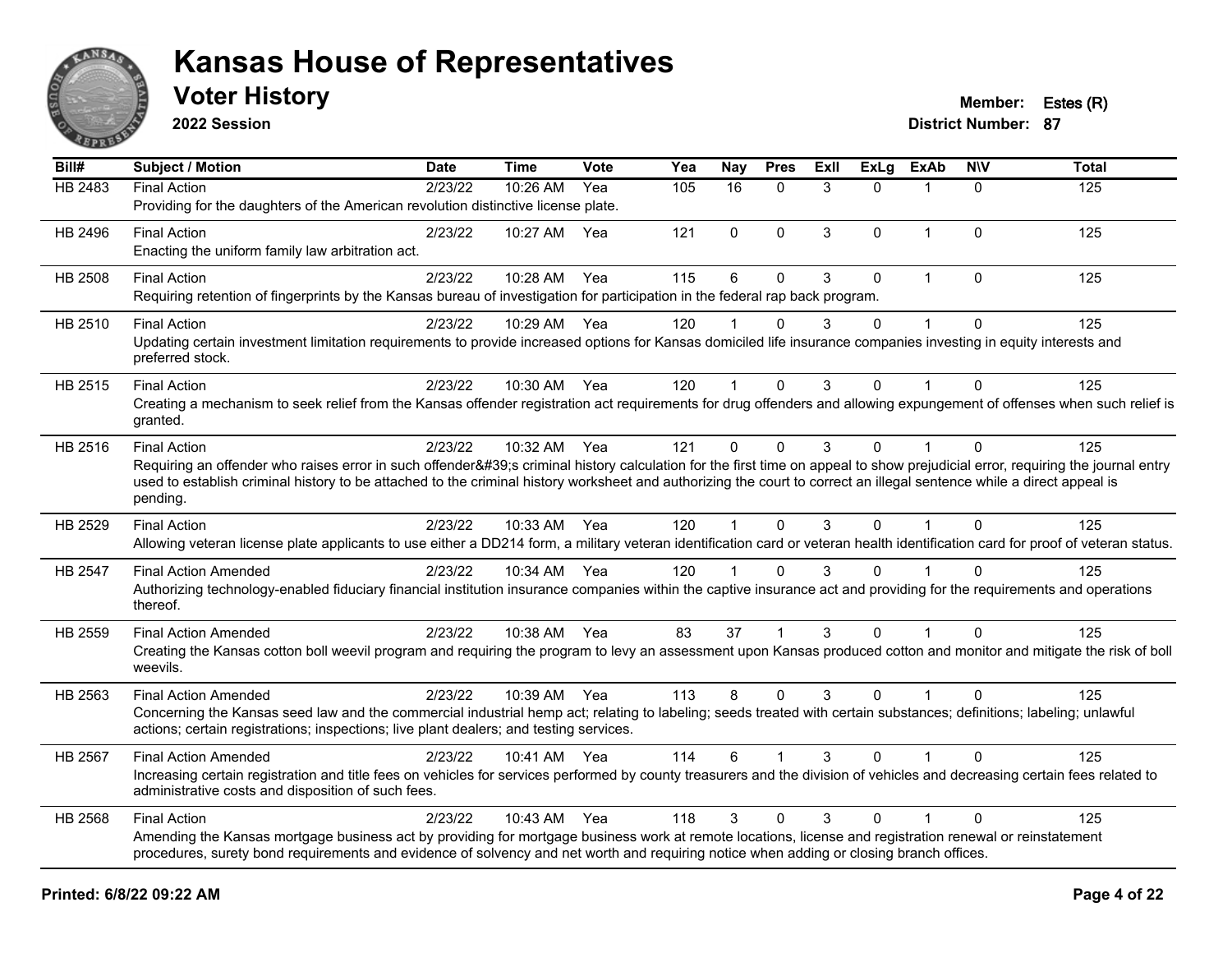

**2022 Session**

**Voter History Member: Estes (R)** 

| Bill#           | Subject / Motion                                                                                                                                                                                                                                                                                                                                                                                                                                          | <b>Date</b> | <b>Time</b> | <b>Vote</b> | Yea | Nay            | <b>Pres</b>  | ExII           | <b>ExLg</b>  | <b>ExAb</b>    | <b>NIV</b>     | <b>Total</b> |
|-----------------|-----------------------------------------------------------------------------------------------------------------------------------------------------------------------------------------------------------------------------------------------------------------------------------------------------------------------------------------------------------------------------------------------------------------------------------------------------------|-------------|-------------|-------------|-----|----------------|--------------|----------------|--------------|----------------|----------------|--------------|
| <b>HB 2574</b>  | <b>Final Action</b><br>Establishing a time limitation for awarding compensation for mental health counseling and increasing certain compensation award amounts by the crime victims<br>compensation board.                                                                                                                                                                                                                                                | 2/23/22     | 10:43 AM    | Yea         | 121 | $\Omega$       | $\Omega$     | 3              | 0            |                | $\Omega$       | 125          |
| HB 2579         | <b>Final Action Amended</b><br>Requiring electronic filing of campaign reports by candidates for state office unless an exemption is granted for cause.                                                                                                                                                                                                                                                                                                   | 2/23/22     | 10:45 AM    | Yea         | 90  | 31             | $\mathbf{0}$ | 3              | 0            | $\mathbf 1$    | $\Omega$       | 125          |
| HB 2595         | <b>Final Action</b><br>Making certain antique vehicle titling procedures applicable to vehicles having a model year of 1960 or later instead of 1950 or later.                                                                                                                                                                                                                                                                                            | 2/23/22     | 10:46 AM    | Yea         | 121 | 0              | $\mathbf 0$  | 3              | 0            | $\mathbf{1}$   | $\mathbf 0$    | 125          |
| <b>HB 2597</b>  | <b>Final Action</b><br>Providing for four distinctive license plates for the Kansas department of wildlife and parks.                                                                                                                                                                                                                                                                                                                                     | 2/23/22     | 10:47 AM    | Yea         | 116 | 5              | $\mathbf 0$  | 3              | 0            | 1              | $\mathbf 0$    | 125          |
| HB 2608         | <b>Final Action</b><br>Removing provisions authorizing criminal restitution to be enforced as a civil judgment and authorizing judicial districts to contract for collection services for criminal<br>restitution.                                                                                                                                                                                                                                        | 2/23/22     | 10:48 AM    | Yea         | 117 | $\overline{4}$ | $\mathbf{0}$ | 3              | $\Omega$     | 1              | $\Omega$       | 125          |
| HB 2633         | <b>Final Action Amended</b><br>Providing for the city of Hutchinson distinctive license plate.                                                                                                                                                                                                                                                                                                                                                            | 2/23/22     | 10:49 AM    | Yea         | 108 | 13             | $\Omega$     | 3              | $\mathbf{0}$ | $\mathbf 1$    | $\Omega$       | 125          |
| <b>HB 2654</b>  | <b>Final Action</b><br>Providing guidance to determine how offenders under the supervision of two or more supervision agency can have supervision consolidated into one agency.                                                                                                                                                                                                                                                                           | 2/23/22     | 10:50 AM    | Yea         | 121 | $\mathbf 0$    | $\Omega$     | 3              | $\Omega$     |                | $\mathbf{0}$   | 125          |
| HB 2688         | <b>Final Action Amended</b><br>Requiring that licensed farm wineries be issued a cereal malt beverage retailer license if the statutory requirements for such retailer license are satisfied.                                                                                                                                                                                                                                                             | 2/23/22     | 10:52 AM    | Yea         | 116 | 5              | $\mathbf{0}$ | 3              | $\Omega$     |                | $\Omega$       | 125          |
| HB 2703         | <b>Final Action</b><br>Making changes to employment security law provisions regarding the employment security fund and employer contribution rates, the definition of employment to<br>conform with federal law and various updates to the my reemployment plan program, including making the program mandatory with certain exceptions, and providing<br>that the secretary of commerce may require participation by claimants in reemployment services. | 2/23/22     | 10:53 AM    | Yea         | 121 | 0              | $\Omega$     | 3              | 0            |                | $\Omega$       | 125          |
| <b>HCR 5022</b> | <b>Final Action Amended</b><br>Proposing a constitutional amendment requiring that a sheriff be elected in each county; exception.                                                                                                                                                                                                                                                                                                                        | 2/23/22     | 10:56 AM    | Yea         | 97  | 24             | $\Omega$     | 3              | $\Omega$     | $\overline{1}$ | $\Omega$       | 125          |
| <b>HCR 5030</b> | <b>Emergency Final Action</b><br>Recognizing the growing problem of antisemitism in the United States.                                                                                                                                                                                                                                                                                                                                                    | 2/23/22     | 11:36 AM    | Yea         | 121 | $\mathbf{0}$   | $\Omega$     | 3              | $\Omega$     | 1              | $\Omega$       | 125          |
| HB 2605         | <b>Emergency Final Action Amended</b><br>Increasing the rural population requirement maximum for the veterinary training program for rural Kansas and creating a food animal percentage requirement that may<br>be fulfilled in lieu thereof.                                                                                                                                                                                                             | 2/23/22     | 11:37 AM    | Yea         | 115 | 6              | $\Omega$     | 3              | $\Omega$     |                | $\Omega$       | 125          |
| SB 358          | <b>Emergency Final Action</b><br>Amending the public water supply project loan program's definition of "project" to remove the definition's current exclusion of projects that are<br>related to the diversion or transportation of water acquired through a water transfer.                                                                                                                                                                              | 3/2/22      | 11:40 AM    | Yea         | 121 | $\mathbf 0$    | $\mathbf 0$  | $\overline{2}$ | 0            | 1              | $\overline{1}$ | 125          |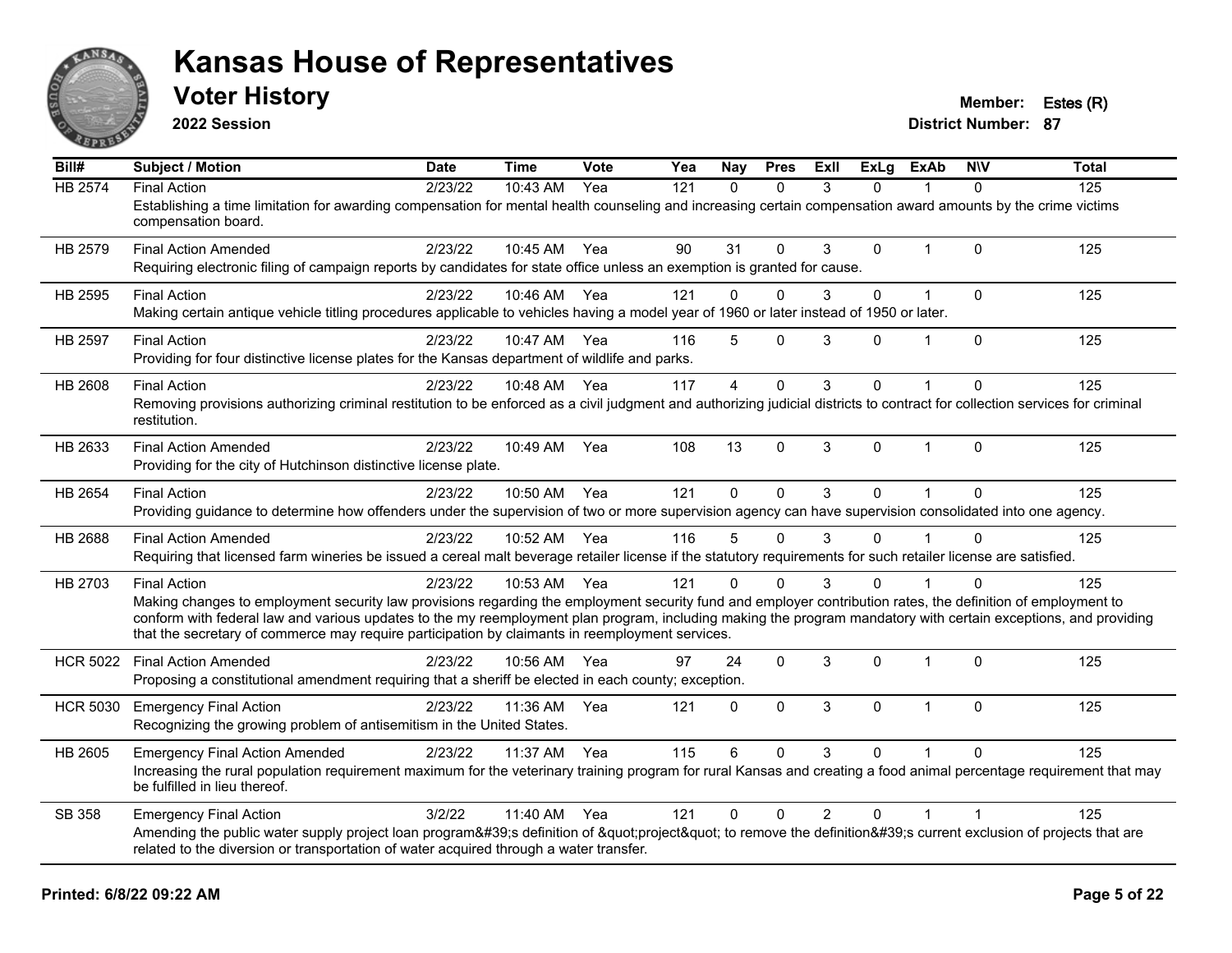

**2022 Session**

**Voter History Member: Estes (R)** 

| $\overline{Bill#}$ | <b>Subject / Motion</b>                                                                                                                                                                                                                                                                     | <b>Date</b>     | <b>Time</b>  | Vote | Yea | Nay      | <b>Pres</b>  | ExII              | $\overline{Ex}$ Lg | <b>ExAb</b>    | <b>NIV</b>              | <b>Total</b> |
|--------------------|---------------------------------------------------------------------------------------------------------------------------------------------------------------------------------------------------------------------------------------------------------------------------------------------|-----------------|--------------|------|-----|----------|--------------|-------------------|--------------------|----------------|-------------------------|--------------|
| SB 101             | <b>EFA Sub Bill Amended</b>                                                                                                                                                                                                                                                                 | $\sqrt{3}/2/22$ | 11:41 AM     | Nav  | 86  | 35       | $\mathbf{0}$ | 2                 | $\Omega$           |                |                         | 125          |
|                    | House Substitute for SB 101 by Committee on Transportation - Approving the operation and use of electric-assisted bicycles and regulating the use thereof.                                                                                                                                  |                 |              |      |     |          |              |                   |                    |                |                         |              |
| SB 62              | <b>Emergency Final Action Amended</b>                                                                                                                                                                                                                                                       | 3/2/22          | 11:42 AM Yea |      | 115 | 6        | $\Omega$     | $\mathcal{P}$     | 0                  |                |                         | 125          |
|                    | Amending the standards for school-administered vision screenings for students, establishing the Kansas children's vision health and school readiness commission<br>and allowing schools to maintain emergency albuterol kits.                                                               |                 |              |      |     |          |              |                   |                    |                |                         |              |
| <b>HCR 5027</b>    | Motion to Amend - Hoye                                                                                                                                                                                                                                                                      | 3/8/22          | 12:06 PM     | Nay  | 35  | 84       |              | 2                 | $\Omega$           | 1              | 2                       | 125          |
|                    | Applying to the Congress of the United States to call a convention of the states.                                                                                                                                                                                                           |                 |              |      |     |          |              |                   |                    |                |                         |              |
| <b>HCR 5027</b>    | Motion to Amend - Houser                                                                                                                                                                                                                                                                    | 3/8/22          | 12:23 PM Yea |      | 64  | 53       | $\Omega$     | $\overline{2}$    | $\Omega$           | $\overline{2}$ | Δ                       | 125          |
|                    | Applying to the Congress of the United States to call a convention of the states.                                                                                                                                                                                                           |                 |              |      |     |          |              |                   |                    |                |                         |              |
| <b>HCR 5027</b>    | Motion to Amend - Ruiz, S.                                                                                                                                                                                                                                                                  | 3/8/22          | 12:50 PM     | Nay  | 33  | 83       | $\Omega$     | 2                 | $\Omega$           | $\overline{2}$ | 5                       | 125          |
|                    | Applying to the Congress of the United States to call a convention of the states.                                                                                                                                                                                                           |                 |              |      |     |          |              |                   |                    |                |                         |              |
| <b>HCR 5027</b>    | Motion to Recommend for Passage                                                                                                                                                                                                                                                             | 3/8/22          | 1:31 PM      | Yea  | 78  | 42       | $\mathbf 0$  | $\overline{2}$    | 0                  | $\overline{2}$ | $\overline{1}$          | 125          |
|                    | Applying to the Congress of the United States to call a convention of the states.                                                                                                                                                                                                           |                 |              |      |     |          |              |                   |                    |                |                         |              |
| HB 2710            | <b>Final Action</b>                                                                                                                                                                                                                                                                         | 3/9/22          | 11:13 AM     | Yea  | 116 | 3        | $\mathbf 0$  | 4                 | $\Omega$           | $\overline{2}$ | $\Omega$                | 125          |
|                    | Increasing the percentage of alcohol by volume allowed to not more than 16% for domestic table wine and the domestic fortified wine threshold to more than 16%<br>alcohol by volume.                                                                                                        |                 |              |      |     |          |              |                   |                    |                |                         |              |
| HB 2548            | <b>Final Action Amended</b>                                                                                                                                                                                                                                                                 | 3/9/22          | 11:14 AM     | Yea  | 116 | 3        | $\Omega$     | 4                 | $\Omega$           | $\overline{2}$ | $\Omega$                | 125          |
|                    | Implementing additional reporting requirements for informational technology projects and state agencies and requiring additional information technology security training<br>and status reports.                                                                                            |                 |              |      |     |          |              |                   |                    |                |                         |              |
| <b>HCR 5027</b>    | <b>Final Action Amended</b>                                                                                                                                                                                                                                                                 | 3/9/22          | 11:22 AM     | Yea  | 76  | 43       | $\mathbf{0}$ | 4                 | $\Omega$           | $\overline{2}$ | $\mathbf{0}$            | 125          |
|                    | Applying to the Congress of the United States to call a convention of the states.                                                                                                                                                                                                           |                 |              |      |     |          |              |                   |                    |                |                         |              |
| SB 421             | Motion to Amend - Xu                                                                                                                                                                                                                                                                        | 3/9/22          | 12:22 PM     | Nay  | 38  | 79       | $\Omega$     | 4                 | $\Omega$           | $\overline{2}$ | 2                       | 125          |
|                    | Transferring \$253,866,022 from the state general fund to the Kansas public employees retirement fund during fiscal year 2022 and eliminating certain level-dollar<br>KPERS employer contribution payments.                                                                                 |                 |              |      |     |          |              |                   |                    |                |                         |              |
| SB <sub>2</sub>    | <b>Emergency Final Action Amended</b>                                                                                                                                                                                                                                                       | 3/9/22          | 1:18 PM      | Yea  | 87  | 31       | $\Omega$     | $\mathbf{\Delta}$ | $\Omega$           | $\overline{2}$ | $\overline{1}$          | 125          |
|                    | Allowing consumption of beer, wine or other alcoholic liquor on the Kansas state fairgrounds; increasing the number of temporary permits an applicantmay receive from                                                                                                                       |                 |              |      |     |          |              |                   |                    |                |                         |              |
|                    | four to 12 permits per year; limiting what cities, counties ortownships may charge for a temporary permit to not more than \$25 per day; andcrediting a portion of moneys<br>collected from the liquor drink tax and theliquor enforcement tax to the state fair capital improvements fund. |                 |              |      |     |          |              |                   |                    |                |                         |              |
| HB 2462            | <b>Emergency Final Action</b>                                                                                                                                                                                                                                                               | 3/9/22          | $1:19$ PM    | Yea  | 118 | $\Omega$ |              |                   | 0                  | $\overline{2}$ | $\overline{\mathbf{1}}$ | 125          |
|                    | Removing the standing committee membership requirements for members of the joint committee on state-tribal relations.                                                                                                                                                                       |                 |              |      |     |          |              |                   |                    |                |                         |              |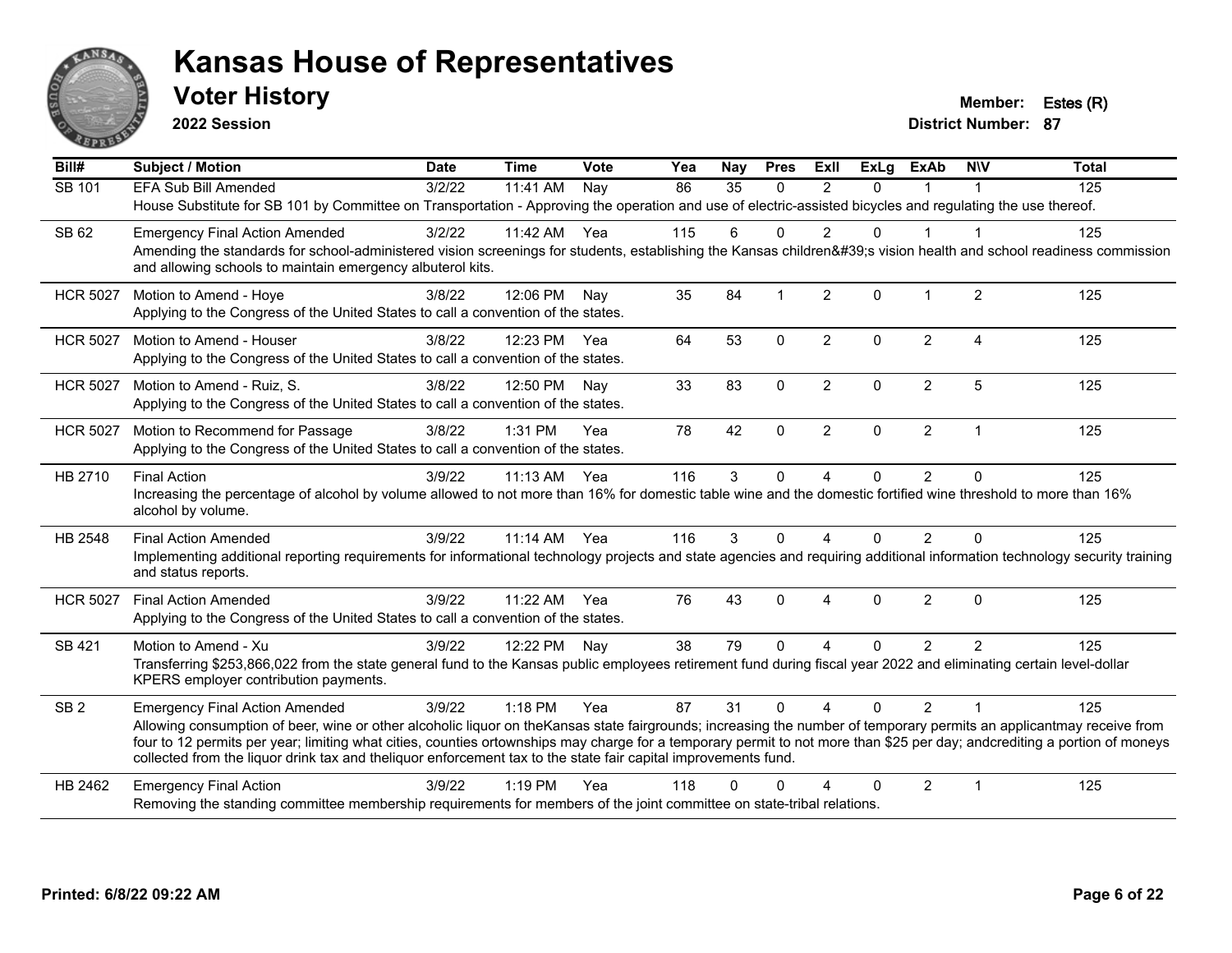

**2022 Session**

**Voter History Member: Estes (R)** 

| Bill#           | <b>Subject / Motion</b>                                                                                                                                                                                                                                                                                                                                                                                                                                                                                                                                                                                               | <b>Date</b> | <b>Time</b>  | Vote | Yea | Nay            | <b>Pres</b>  | ExII           | <b>ExLg</b>  | <b>ExAb</b>    | <b>NIV</b>   | <b>Total</b> |
|-----------------|-----------------------------------------------------------------------------------------------------------------------------------------------------------------------------------------------------------------------------------------------------------------------------------------------------------------------------------------------------------------------------------------------------------------------------------------------------------------------------------------------------------------------------------------------------------------------------------------------------------------------|-------------|--------------|------|-----|----------------|--------------|----------------|--------------|----------------|--------------|--------------|
| <b>SB 421</b>   | <b>Emergency Final Action Amended</b><br>Transferring \$1,000,000,000 from the state general fund to the Kansas public employees retirement fund during fiscal year 2022 and eliminating certain level-dollar<br>KPERS employer contribution payments.                                                                                                                                                                                                                                                                                                                                                                | 3/9/22      | 1:20 PM      | Yea  | 113 | $\overline{5}$ | $\Omega$     | Δ              | $\Omega$     | $\overline{2}$ | 1            | 125          |
| <b>SB 286</b>   | EFA Sub Bill Amended<br>House Substitute for Substitute for SB 286 - Continuing the governmental response to the COVID-19 pandemic in Kansas by extending the expanded use of<br>telemedicine, the suspension of certain requirements related to medical care facilities and immunity from civil liability for certain healthcare providers, certain persons<br>conducting business in this state and covered facilities for COVID-19 claims until January 20, 2023, creating the crime of interference with the conduct of a hospital and<br>increasing the criminal penalties for battery of a healthcare provider. | 3/9/22      | 1:23 PM      | Yea  | 102 | 17             | $\Omega$     | $\Delta$       | 0            | $\overline{2}$ | $\Omega$     | 125          |
| HB 2466         | <b>EFA Sub Bill</b><br>Substitute for HB 2466 by Committee on Education - Establishing the promoting advancement in computing knowledge act to increase the availability of computer<br>science education in Kansas schools.                                                                                                                                                                                                                                                                                                                                                                                          | 3/9/22      | 1:24 PM      | Yea  | 115 | 4              | $\Omega$     | Δ              | $\Omega$     | $\overline{2}$ | $\Omega$     | 125          |
| HB 2541         | <b>Final Action</b><br>Crediting docket fees to the state general fund instead of the judicial branch docket fee fund; crediting marriage license fees and drivers'; license reinstatement fees to<br>the state general fund instead of the judicial branch nonjudicial salary adjustment fund.                                                                                                                                                                                                                                                                                                                       | 3/16/22     | 11:15 AM Yea |      | 111 | 12             | $\mathbf 0$  | $\overline{2}$ | $\Omega$     | $\mathbf 0$    | $\Omega$     | 125          |
| HB 2582         | <b>Final Action Amended</b><br>Directing the Kansas department for children and families to share certain information with investigating law enforcement agencies.                                                                                                                                                                                                                                                                                                                                                                                                                                                    | 3/16/22     | 11:16 AM Yea |      | 122 |                | $\mathbf{0}$ | $\overline{2}$ | $\Omega$     | $\Omega$       | $\mathbf{0}$ | 125          |
| HB 2674         | <b>Final Action Amended</b><br>Requiring a forfeiture of an appearance bond to be set aside in certain circumstances.                                                                                                                                                                                                                                                                                                                                                                                                                                                                                                 | 3/16/22     | 11:17 AM     | Yea  | 121 | $\overline{2}$ | $\mathbf{0}$ | $\overline{2}$ | $\Omega$     | 0              | $\mathbf{0}$ | 125          |
| HB 2676         | <b>Final Action Amended</b><br>Authorizing counties to create a code inspection and enforcement fund and expanding the scope of the equipment reserve fund to include other computer and electronic<br>technologies.                                                                                                                                                                                                                                                                                                                                                                                                  | 3/16/22     | 11:18 AM     | Nav  | 112 | 11             | 0            | 2              | $\Omega$     | 0              | $\Omega$     | 125          |
| <b>HCR 5032</b> | <b>Final Action</b><br>Honoring Ukrainians fighting against the Russian invasion.                                                                                                                                                                                                                                                                                                                                                                                                                                                                                                                                     | 3/16/22     | 11:20 AM     | Yea  | 119 | 4              | 0            | $\overline{2}$ | $\Omega$     | 0              | $\Omega$     | 125          |
| HB 2528         | <b>Final Action Amended</b><br>Removing inflatable devices that are owned and operated by a nonprofit organization from the requirements of the Kansas amusement ride act.                                                                                                                                                                                                                                                                                                                                                                                                                                            | 3/17/22     | 11:21 AM Yea |      | 86  | 34             | $\Omega$     | $\overline{A}$ | $\Omega$     | $\Omega$       | $\mathbf 1$  | 125          |
| SB 335          | <b>Final Action</b><br>Exempting certain business entities that provide health insurance in the state but are not subject to the jurisdiction of the commissioner of insurance from payment of the<br>annual premium tax.                                                                                                                                                                                                                                                                                                                                                                                             | 3/17/22     | 11:22 AM     | Yea  | 120 | $\Omega$       | $\Omega$     | $\Lambda$      | $\Omega$     | $\Omega$       | 1            | 125          |
| SB 348          | <b>Final Action Amended</b><br>Exempting the practice of threading from the practice of cosmetology.                                                                                                                                                                                                                                                                                                                                                                                                                                                                                                                  | 3/17/22     | 11:23 AM     | Yea  | 110 | 10             | $\mathbf{0}$ | $\overline{4}$ | $\mathbf{0}$ | $\Omega$       | $\mathbf{1}$ | 125          |
| SB 392          | <b>Final Action</b><br>Terminating the transfer of remaining unencumbered moneys in the securities act fee fund exceeding \$50,000 to the state general fund.                                                                                                                                                                                                                                                                                                                                                                                                                                                         | 3/17/22     | 11:24 AM     | Yea  | 120 | $\Omega$       | $\Omega$     | Δ              | $\Omega$     | 0              | 1            | 125          |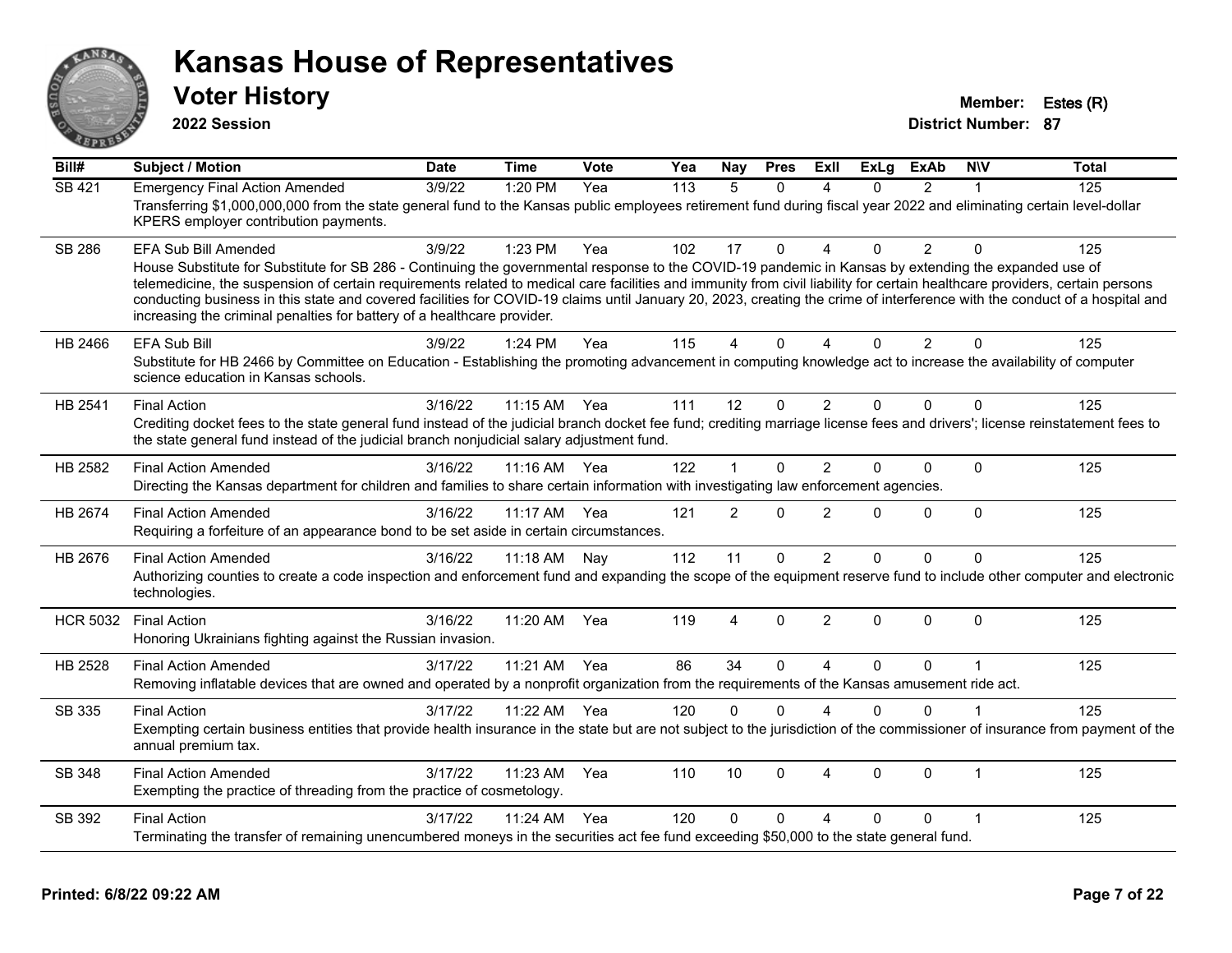

**2022 Session**

**Voter History Member: Estes (R)** 

| Bill#          | <b>Subject / Motion</b>                                                                                                                                                                                                                                                                                                                               | <b>Date</b> | <b>Time</b> | Vote | Yea | Nay            | <b>Pres</b>  | ExII                     | <b>ExLg</b> | <b>ExAb</b>  | <b>NIV</b>   | <b>Total</b> |
|----------------|-------------------------------------------------------------------------------------------------------------------------------------------------------------------------------------------------------------------------------------------------------------------------------------------------------------------------------------------------------|-------------|-------------|------|-----|----------------|--------------|--------------------------|-------------|--------------|--------------|--------------|
| <b>HB 2712</b> | <b>Emergency Final Action</b><br>Establishing the Kansas commission for the United States semiquincentennial.                                                                                                                                                                                                                                         | 3/17/22     | 11:47 AM    | Yea  | 119 | 1              | $\Omega$     | Δ                        | 0           | $\Omega$     |              | 125          |
| SB 408         | <b>Emergency Final Action Amended</b><br>Increasing the criminal penalties for multiple thefts of mail.                                                                                                                                                                                                                                               | 3/17/22     | 11:48 AM    | Yea  | 117 | 3              | $\Omega$     | $\overline{4}$           | $\Omega$    | $\Omega$     | 1            | 125          |
| SB 400         | <b>EFA Sub Bill</b><br>Substitute for SB 400 by Committee on Financial Institutions and Insurance - Updating certain requirements and conditions relating to the creation, modification and<br>termination of trusts in the Kansas uniform trust code and updating the definition of-áresident trust for tax purposes.                                | 3/17/22     | 11:49 AM    | Yea  | 120 | $\Omega$       | $\Omega$     | $\boldsymbol{\Lambda}$   | $\Omega$    | $\Omega$     |              | 125          |
| SB 366         | <b>Emergency Final Action Amended</b><br>Specifying that the crime of burglary includes, without authority, entering into or remaining within any locked or secured portion of any dwelling, building or other<br>structure, with intent to commit another crime therein.                                                                             | 3/17/22     | 11:50 AM    | Yea  | 120 | $\Omega$       | $\Omega$     | $\boldsymbol{\varDelta}$ | $\Omega$    | $\Omega$     |              | 125          |
| SB 313         | <b>Emergency Final Action Amended</b><br>Designating a portion of United States highway 69 as the Senator Tom R Van Sickle memorial highway.                                                                                                                                                                                                          | 3/21/22     | 3:39 PM     | Yea  | 122 | $\Omega$       | $\Omega$     | $\overline{2}$           | $\Omega$    | $\mathbf{1}$ | $\Omega$     | 125          |
| <b>SB 448</b>  | <b>Emergency Final Action</b><br>Adopting the national association of insurance commissioner's amendments to the unfair trade practices act excluding commercial property and casualty insurance<br>producers, brokers and insurers from prohibitions on giving rebates as an inducement to sales.                                                    | 3/21/22     | 3:40 PM     | Yea  | 122 | 0              | $\Omega$     | 2                        | $\Omega$    |              | $\Omega$     | 125          |
| SB 300         | <b>EFA Sub Bill</b><br>Substitute for SB 300 by Committee on Judiciary GÇô Amending the Kansas racketeer influenced and corrupt organization act to add a person who has engaged in<br>identity theft or identity fraud to the definition of "covered person" and add identity theft and identity fraud to the definition of "racketeering activity". | 3/21/22     | 3:41 PM     | Yea  | 121 |                | $\mathbf{0}$ | $\overline{2}$           | $\Omega$    |              | $\Omega$     | 125          |
| SB 261         | <b>EFA Sub Bill</b><br>Substitute for SB 261 by Committee on Agriculture -- Prohibiting the use of identifiable meat terms on the labels of meat analogs when such labels do not include proper<br>qualifying language to indicate that such products do not contain meat.                                                                            | 3/21/22     | 3:43 PM     | Yea  | 96  | 26             | $\Omega$     | $\mathfrak{p}$           | $\Omega$    |              | $\Omega$     | 125          |
| <b>SB 417</b>  | <b>Emergency Final Action</b><br>Establishing minimum and maximum permit renewal fees for certain solid waste disposal areas and processing facilities.                                                                                                                                                                                               | 3/21/22     | 3:44 PM     | Yea  | 120 | $\overline{2}$ | $\Omega$     | $\mathfrak{p}$           | $\Omega$    | 1            | $\mathbf{0}$ | 125          |
| HB 2644        | <b>Emergency Final Action</b><br>Designating the Sandhill plum as the official state fruit.                                                                                                                                                                                                                                                           | 3/21/22     | 3:46 PM     | Yea  | 115 | 7              | $\Omega$     | 2                        | $\Omega$    | $\mathbf{1}$ | $\Omega$     | 125          |
| HB 2447        | <b>EFA Sub Bill</b><br>Permitting testimony to be presented using a two-way electronic audio-video communication device during a preliminary hearing.                                                                                                                                                                                                 | 3/21/22     | 3:47 PM     | Yea  | 120 | $\overline{2}$ | $\mathbf{0}$ | $\overline{2}$           | 0           | 1            | $\Omega$     | 125          |
| <b>SB 200</b>  | <b>Emergency Final Action Amended</b><br>Expanding the pharmacist's scope of practice to include initiation of therapy for influenza, strep throat or urinary tract infection, pursuant to a statewide protocol adopted<br>by the collaborative drug therapy management advisory committee.                                                           | 3/21/22     | 3:48 PM     | Yea  | 119 | 3              | ∩            | $\mathcal{P}$            | U           |              | $\Omega$     | 125          |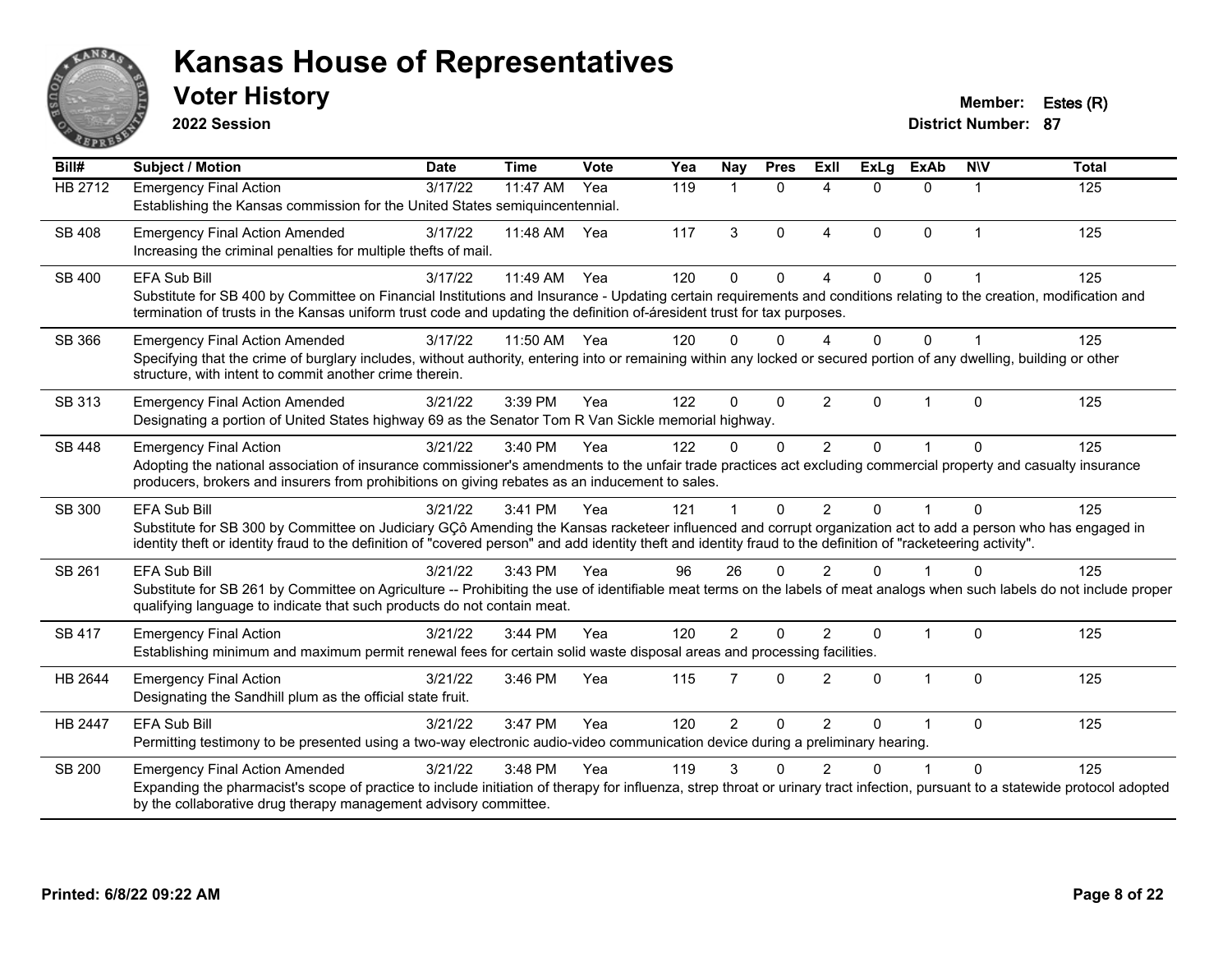

**2022 Session**

**Voter History Member: Estes (R)** 

| $\overline{BiII#}$ | <b>Subject / Motion</b>                                                                                                                                                                                                                                                                                                                                                                                                                                                                                                                                                                                                                                                      | <b>Date</b> | <b>Time</b> | Vote | Yea              | <b>Nay</b>   | <b>Pres</b>  | ExIl           | <b>ExLg</b> | <b>ExAb</b>  | <b>NIV</b>   | <b>Total</b>     |
|--------------------|------------------------------------------------------------------------------------------------------------------------------------------------------------------------------------------------------------------------------------------------------------------------------------------------------------------------------------------------------------------------------------------------------------------------------------------------------------------------------------------------------------------------------------------------------------------------------------------------------------------------------------------------------------------------------|-------------|-------------|------|------------------|--------------|--------------|----------------|-------------|--------------|--------------|------------------|
| <b>SB 336</b>      | <b>Emergency Final Action</b><br>Updating certain investment limitation requirements to provide increased options for Kansas domiciled life insurance companies investing in equity interests and<br>preferred stock.                                                                                                                                                                                                                                                                                                                                                                                                                                                        | 3/21/22     | 3:49 PM     | Yea  | $\overline{121}$ | $\mathbf{1}$ | $\Omega$     | 2              | 0           |              | $\Omega$     | $\overline{125}$ |
| HB 2253            | <b>Emergency Final Action Amended</b><br>Updating certain provisions of the prescription monitoring program act relating to program data, storage and access, increasing the membership of the advisory<br>committee and providing for setup and annual maintenance fees for program data integration.                                                                                                                                                                                                                                                                                                                                                                       | 3/21/22     | 3:50 PM     | Yea  | 121              | 1            | $\mathbf 0$  | $\overline{2}$ | 0           |              | $\Omega$     | 125              |
| HB 2632            | <b>Emergency Final Action</b><br>Requiring a referral of an alleged victim of child abuse or neglect for a examination as part of an investigation, creating a program in the department of health and<br>environment to provide training and payment and defining child abuse review and evaluation providers, networks, examinations and referrals and child abuse medical<br>resource centers.                                                                                                                                                                                                                                                                            | 3/21/22     | 3:52 PM     | Yea  | 95               | 27           | $\mathbf{0}$ | $\overline{2}$ | 0           |              | $\Omega$     | 125              |
| SB 346             | <b>Emergency Final Action Amended</b><br>Allowing for the on-farm retail sale of milk and milk products, authorizing the secretary of agriculture to declare an imminent health hazard, extending certain milk and<br>dairy license fees and establishing certain standards for milk.                                                                                                                                                                                                                                                                                                                                                                                        | 3/21/22     | 3:53 PM     | Yea  | 119              | 3            | $\Omega$     | $\overline{2}$ | $\Omega$    | 1            | $\Omega$     | 125              |
| <b>SB 141</b>      | <b>Emergency Final Action</b><br>Enacting the Kansas uniform directed trust act.                                                                                                                                                                                                                                                                                                                                                                                                                                                                                                                                                                                             | 3/21/22     | 3:54 PM     | Yea  | 122              | 0            | $\Omega$     | $\overline{2}$ | $\Omega$    | $\mathbf 1$  | $\Omega$     | 125              |
| SB 343             | <b>Emergency Final Action Amended</b><br>Updating the term "hearing impaired"; to "hard of hearing"; in statutes related to persons with hearing loss.                                                                                                                                                                                                                                                                                                                                                                                                                                                                                                                       | 3/21/22     | 3:55 PM     | Yea  | 122              | 0            | $\Omega$     | $\overline{2}$ | $\Omega$    | $\mathbf 1$  | $\Omega$     | 125              |
| SB 446             | <b>Emergency Final Action Amended</b><br>Designating bridges on U.S. highway 166 and K-66 highway as Veterans Memorial Bridge.                                                                                                                                                                                                                                                                                                                                                                                                                                                                                                                                               | 3/21/22     | 3:56 PM     | Yea  | 122              | 0            | $\Omega$     | $\overline{2}$ | $\Omega$    | $\mathbf{1}$ | $\mathbf{0}$ | 125              |
| SB 483             | <b>Emergency Final Action</b><br>Increasing criminal penalties for theft and criminal damage to property involving remote service units such as automated cash dispensing machines and automated<br>teller machines.                                                                                                                                                                                                                                                                                                                                                                                                                                                         | 3/21/22     | 3:57 PM     | Yea  | 122              | $\Omega$     | $\mathbf{0}$ | $\overline{2}$ | 0           |              | $\Omega$     | 125              |
| <b>SB 19</b>       | EFA Sub Bill<br>House Substitute for SB 19 by Committee on Energy, Utilities and Telecommunications - Implementing the 988 suicide prevention and mental health crisis hotline in<br>Kansas.                                                                                                                                                                                                                                                                                                                                                                                                                                                                                 | 3/21/22     | 3:58 PM     | Yea  | 114              | 8            | $\Omega$     | $\overline{2}$ | $\Omega$    |              | $\Omega$     | 125              |
| HB 2600            | <b>Emergency Final Action Amended</b><br>Authorizing the state board of regents on behalf of Emporia state university to sell certain real property in the city of Emporia, Lyon county, Kansas; the university of<br>Kansas to exchange and convey certain real property in Douglas county, Kansas, and to accept certain real property in Douglas county, Kansas, from the Kansas<br>university endowment association; Kansas state university to sell certain real property in Riley county and Cherokee county, Kansas, and Douglas county, Nebraska;<br>and Pittsburg state university to sell certain real property in the city of Pittsburg, Crawford county, Kansas. | 3/21/22     | 4:00 PM     | Yea  | 122              | $\Omega$     | $\Omega$     | $\mathfrak{p}$ | 0           |              | $\Omega$     | 125              |
| SB 215             | <b>Emergency Final Action Amended</b><br>Transferring the authority for postsecondary driver's education programs and driver training schools from the state board of regents to the department of revenue.                                                                                                                                                                                                                                                                                                                                                                                                                                                                  | 3/21/22     | 4:01 PM     | Yea  | 122              | 0            | $\Omega$     | $\overline{2}$ | 0           |              | $\Omega$     | 125              |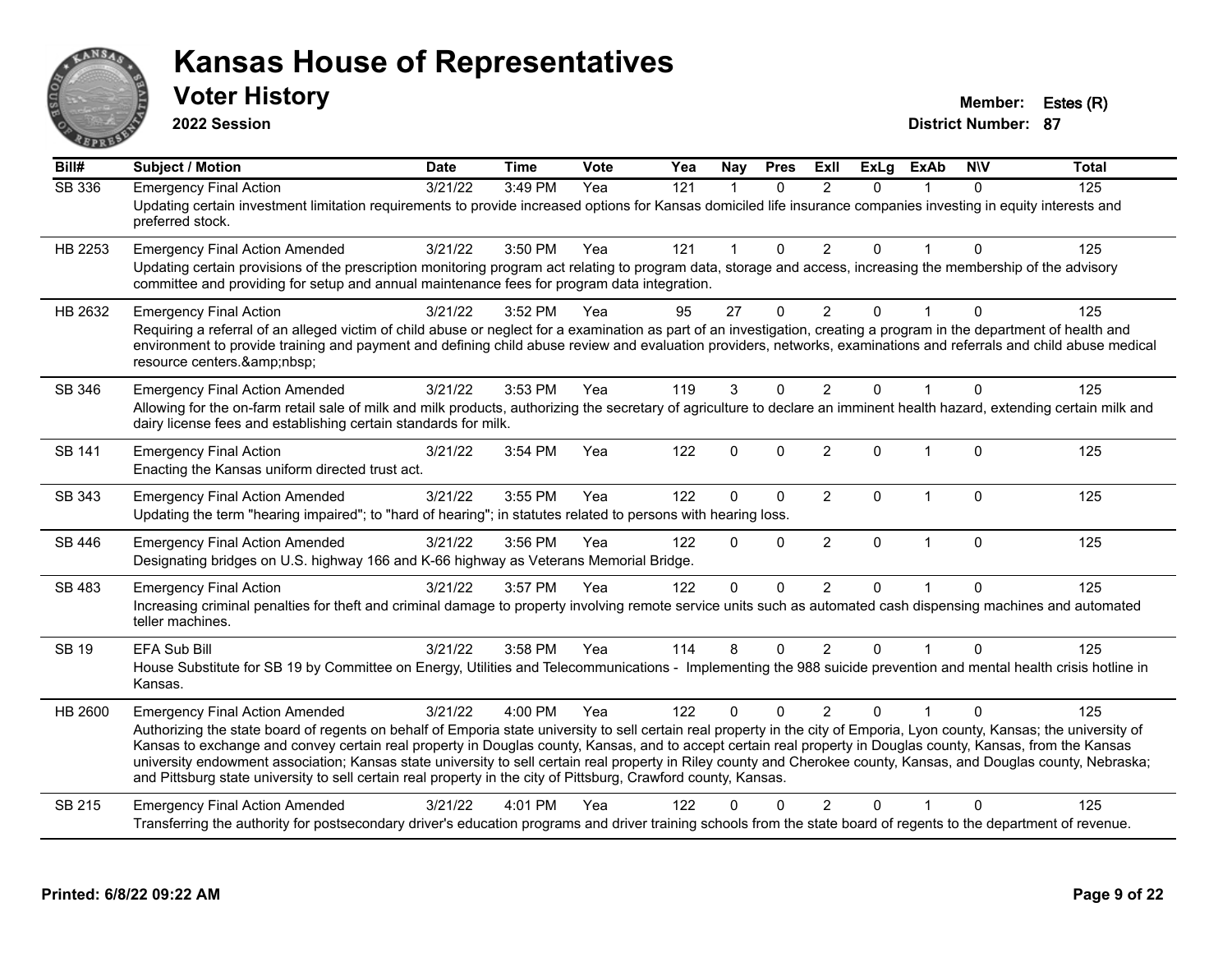

**2022 Session**

**Voter History Member: Estes (R)** 

| Bill#            | <b>Subject / Motion</b>                                                                                                                                                                                                                                                         | <b>Date</b> | <b>Time</b>  | Vote | Yea | Nay           | <b>Pres</b>  | <b>ExII</b>    | <b>ExLg</b> | <b>ExAb</b>    | <b>NIV</b>     | <b>Total</b> |
|------------------|---------------------------------------------------------------------------------------------------------------------------------------------------------------------------------------------------------------------------------------------------------------------------------|-------------|--------------|------|-----|---------------|--------------|----------------|-------------|----------------|----------------|--------------|
| SB <sub>28</sub> | <b>EFA Sub Bill</b>                                                                                                                                                                                                                                                             | 3/21/22     | 4:02 PM      | Yea  | 120 | $\mathcal{P}$ | $\Omega$     | $\mathfrak{p}$ | $\Omega$    |                | $\Omega$       | 125          |
|                  | House Substitute for SB 28 by Committee on Insurance and Pensions - Enacting the pharmacy benefits manager licensure act and requiring licensure rather than<br>registration of such entities.                                                                                  |             |              |      |     |               |              |                |             |                |                |              |
| SB 419           | <b>Emergency Final Action</b>                                                                                                                                                                                                                                                   | 3/21/22     | 4:03 PM      | Yea  | 122 | $\Omega$      | $\Omega$     | 2              | $\Omega$    |                | $\Omega$       | 125          |
|                  | Allowing certain employees from the department of corrections to attend the Kansas law enforcement training center and including special agents of the department of<br>corrections in the definition of law enforcement officer under the Kansas law enforcement training act. |             |              |      |     |               |              |                |             |                |                |              |
| <b>SB 440</b>    | <b>Emergency Final Action</b>                                                                                                                                                                                                                                                   | 3/21/22     | 4:04 PM      | Yea  | 121 | $\mathbf{0}$  | $\mathbf 0$  | 2              | 0           | $\mathbf{1}$   | $\mathbf{1}$   | 125          |
|                  | Establishing when an occupational therapist may treat a patient without referral from a physician and requiring occupational therapists to maintain professional liability<br>insurance.                                                                                        |             |              |      |     |               |              |                |             |                |                |              |
| SB 34            | <b>EFA Sub Bill Amended</b>                                                                                                                                                                                                                                                     | 3/21/22     | $4:06$ PM    | Yea  | 88  | 34            | $\Omega$     | $\overline{2}$ | $\Omega$    |                | $\Omega$       | 125          |
|                  | Substitute for SB 34 by Committee on Federal and State Affairs - Requiring review of administrative rules and regulations every five years.                                                                                                                                     |             |              |      |     |               |              |                |             |                |                |              |
| SB 453           | <b>Emergency Final Action Amended</b>                                                                                                                                                                                                                                           | 3/21/22     | 4:07 PM      | Yea  | 122 | $\Omega$      | $\Omega$     | $\mathfrak{p}$ | $\Omega$    |                | 0              | 125          |
|                  | Requiring adult care home certified aides who take training courses to demonstrate certain skills to successfully complete such training courses and requiring licensed<br>nurses to teach and evaluate such training courses.                                                  |             |              |      |     |               |              |                |             |                |                |              |
| SB 330           | <b>Emergency Final Action</b>                                                                                                                                                                                                                                                   | 3/21/22     | 4:08 PM      | Yea  | 122 | $\Omega$      | $\mathbf{0}$ | $\overline{2}$ | 0           | $\mathbf{1}$   | $\Omega$       | 125          |
|                  | Authorizing the construction of a memorial honoring Kansas gold star families.                                                                                                                                                                                                  |             |              |      |     |               |              |                |             |                |                |              |
| SB 331           | <b>Emergency Final Action Amended</b><br>Updating the version of risk-based capital instructions in effect.                                                                                                                                                                     | 3/21/22     | 4:09 PM      | Yea  | 121 | $\mathbf{1}$  | $\mathbf 0$  | $\overline{2}$ | 0           | 1              | $\Omega$       | 125          |
| SB 451           | <b>Emergency Final Action Amended</b>                                                                                                                                                                                                                                           | 3/21/22     | 4:10 PM      | Yea  | 122 | $\mathbf 0$   | $\mathbf 0$  | $\overline{2}$ | 0           | $\mathbf{1}$   | $\mathbf 0$    | 125          |
|                  | Requiring an individual to maintain enrollment on a tribal membership roll to receive a free permanent hunting license.                                                                                                                                                         |             |              |      |     |               |              |                |             |                |                |              |
| <b>SB 479</b>    | <b>Emergency Final Action Amended</b>                                                                                                                                                                                                                                           | 3/21/22     | 4:11 PM      | Yea  | 122 | $\Omega$      | $\Omega$     | $\mathcal{P}$  | $\Omega$    |                | $\Omega$       | 125          |
|                  | Authorizing a permanent memorial commemorating the Kansas suffragist movement to be placed in the state capitol and establishing the Kansas suffragist memorial<br>fund.                                                                                                        |             |              |      |     |               |              |                |             |                |                |              |
| HB 2734          | <b>Emergency Final Action</b>                                                                                                                                                                                                                                                   | 3/21/22     | 4:12 PM      | Yea  | 122 | $\Omega$      | $\mathbf 0$  | $\overline{2}$ | $\Omega$    |                | $\Omega$       | 125          |
|                  | Reinstating the social worker applicant option for board-approved postgraduate supervised experience and allowing master's and clinical level licensees to take the<br>baccalaureate addiction counselor test.                                                                  |             |              |      |     |               |              |                |             |                |                |              |
| SB 267           | Motion to Amend - Winn                                                                                                                                                                                                                                                          | 3/22/22     | 11:42 AM     | Nay  | 44  | 76            | $\mathbf 0$  | $\overline{1}$ | 0           | $\overline{2}$ | $\overline{2}$ | 125          |
|                  | Substitute for SB 267 by Committee on Ways and Means - Appropriations for FY 2021, FY 2022, FY 2023 and FY 2024 for various state agencies.                                                                                                                                     |             |              |      |     |               |              |                |             |                |                |              |
| SB 267           | Motion to Amend - Gartner                                                                                                                                                                                                                                                       | 3/22/22     | 12:01 PM Nay |      | 37  | 84            | $\Omega$     |                | $\Omega$    | $\mathcal{P}$  |                | 125          |
|                  | Substitute for SB 267 by Committee on Ways and Means - Appropriations for FY 2021, FY 2022, FY 2023 and FY 2024 for various state agencies.                                                                                                                                     |             |              |      |     |               |              |                |             |                |                |              |
| SB 267           | Motion to Amend - Helgerson                                                                                                                                                                                                                                                     | 3/22/22     | 12:25 PM     | Nay  | 49  | 72            | $\mathbf{0}$ |                | $\Omega$    | $\overline{2}$ |                | 125          |
|                  | Substitute for SB 267 by Committee on Ways and Means - Appropriations for FY 2021, FY 2022, FY 2023 and FY 2024 for various state agencies.                                                                                                                                     |             |              |      |     |               |              |                |             |                |                |              |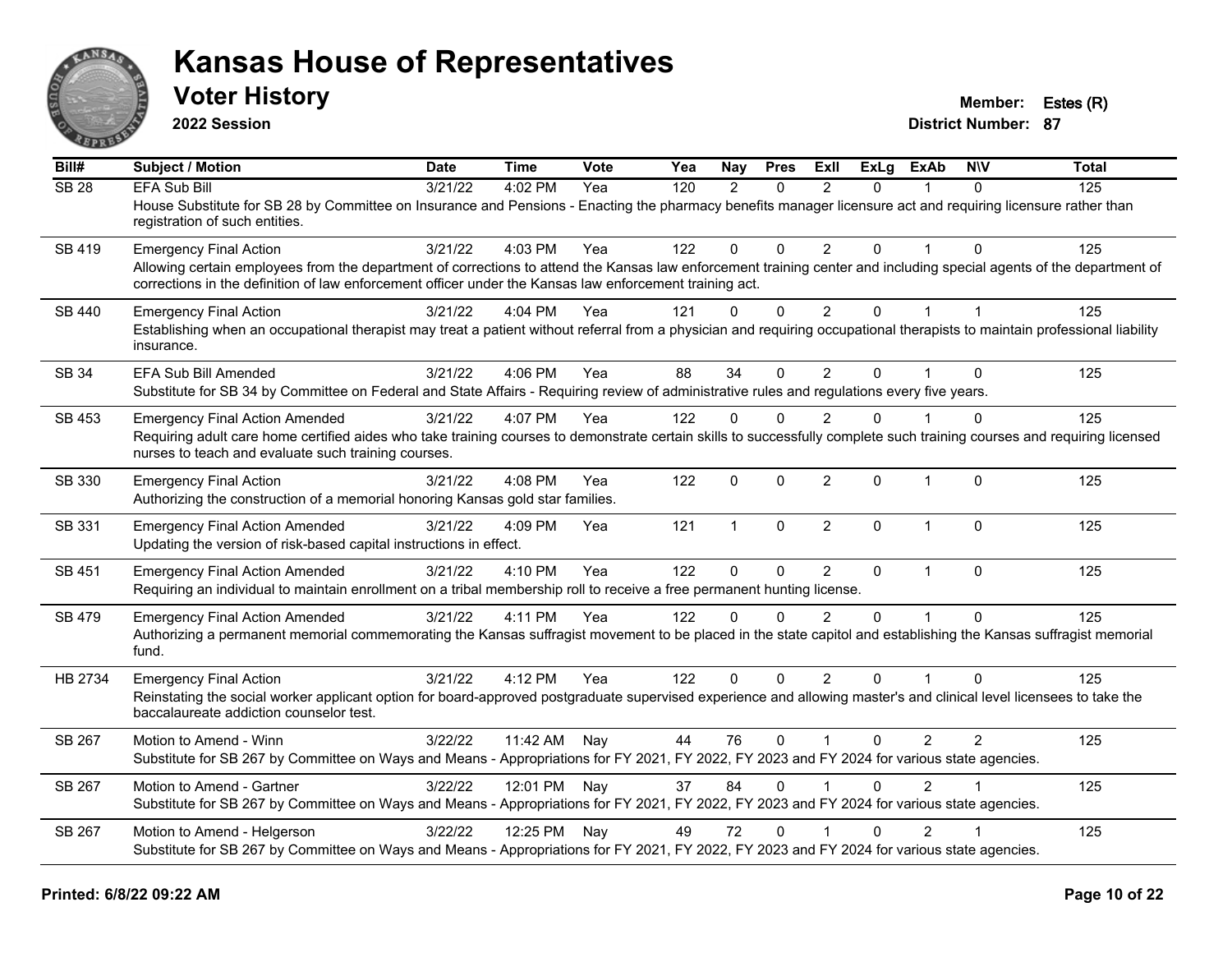

**2022 Session**

**Bill# Subject / Motion Date Time Vote Yea Nay Pres Exll ExLg ExAb N\V Total** SB 267 Motion to Amend - Helgerson 3/22/22 1:06 PM Nay 36 81 0 1 0 2 5 125 Substitute for SB 267 by Committee on Ways and Means - Appropriations for FY 2021, FY 2022, FY 2023 and FY 2024 for various state agencies. HB 2512 Motion to Amend - Ousley 3/22/22 2:02 PM Nay 58 54 0 1 0 2 10 125 Substitute for Substitute for HB 2512 by Committee on K-12 Education Budget - Making appropriations for the Kansas state department of education for FY 2022, FY 2023 and FY 2024, establishing requirements relating to academic achievement and third-grade literacy, authorizing credits to be earned through alternative educational opportunities, requiring KSHSAA members and employees to report child abuse and neglect, requiring boards of education of school districts to consider district needs assessments and academic assessments when approving district budgets, authorizing part-time enrollment for certain students, establishing an alternative graduation rate calculation for virtual schools, providing virtual school state aid for credit deficient students and amending the age of initial eligibility for the tax credit for low income students scholarship program. HB 2512 Motion to Amend - Hoye 3/22/22 2:13 PM Nay 38 81 0 1 0 2 3 125 Substitute for Substitute for HB 2512 by Committee on K-12 Education Budget - Making appropriations for the Kansas state department of education for FY 2022, FY 2023 and FY 2024, establishing requirements relating to academic achievement and third-grade literacy, authorizing credits to be earned through alternative educational opportunities, requiring KSHSAA members and employees to report child abuse and neglect, requiring boards of education of school districts to consider district needs assessments and academic assessments when approving district budgets, authorizing part-time enrollment for certain students, establishing an alternative graduation rate calculation for virtual schools, providing virtual school state aid for credit deficient students and amending the age of initial eligibility for the tax credit for low income students scholarship program. HB 2512 Motion to Amend - Hoye 3/22/22 2:18 PM NNV 44 73 0 1 0 2 5 125 Substitute for Substitute for HB 2512 by Committee on K-12 Education Budget - Making appropriations for the Kansas state department of education for FY 2022, FY 2023 and FY 2024, establishing requirements relating to academic achievement and third-grade literacy, authorizing credits to be earned through alternative educational opportunities, requiring KSHSAA members and employees to report child abuse and neglect, requiring boards of education of school districts to consider district needs assessments and academic assessments when approving district budgets, authorizing part-time enrollment for certain students, establishing an alternative graduation rate calculation for virtual schools, providing virtual school state aid for credit deficient students and amending the age of initial eligibility for the tax credit for low income students scholarship program. HB 2512 Motion to reconsider action 3/22/22 2:24 PM Yea 75 45 0 1 0 2 2 125 Substitute for Substitute for HB 2512 by Committee on K-12 Education Budget - Making appropriations for the Kansas state department of education for FY 2022, FY 2023 and FY 2024, establishing requirements relating to academic achievement and third-grade literacy, authorizing credits to be earned through alternative educational opportunities, requiring KSHSAA members and employees to report child abuse and neglect, requiring boards of education of school districts to consider district needs assessments and academic assessments when approving district budgets, authorizing part-time enrollment for certain students, establishing an alternative graduation rate calculation for virtual schools, providing virtual school state aid for credit deficient students and amending the age of initial eligibility for the tax credit for low income students scholarship program. HB 2512 Motion to Amend - Ousley 3/22/22 2:30 PM Nay 50 70 0 1 0 2 2 125 Substitute for Substitute for HB 2512 by Committee on K-12 Education Budget - Making appropriations for the Kansas state department of education for FY 2022, FY 2023 and FY 2024, establishing requirements relating to academic achievement and third-grade literacy, authorizing credits to be earned through alternative educational opportunities, requiring KSHSAA members and employees to report child abuse and neglect, requiring boards of education of school districts to consider district needs assessments and academic assessments when approving district budgets, authorizing part-time enrollment for certain students, establishing an alternative graduation rate calculation for virtual schools, providing virtual school state aid for credit deficient students and amending the age of initial eligibility for the tax credit for low income students scholarship program.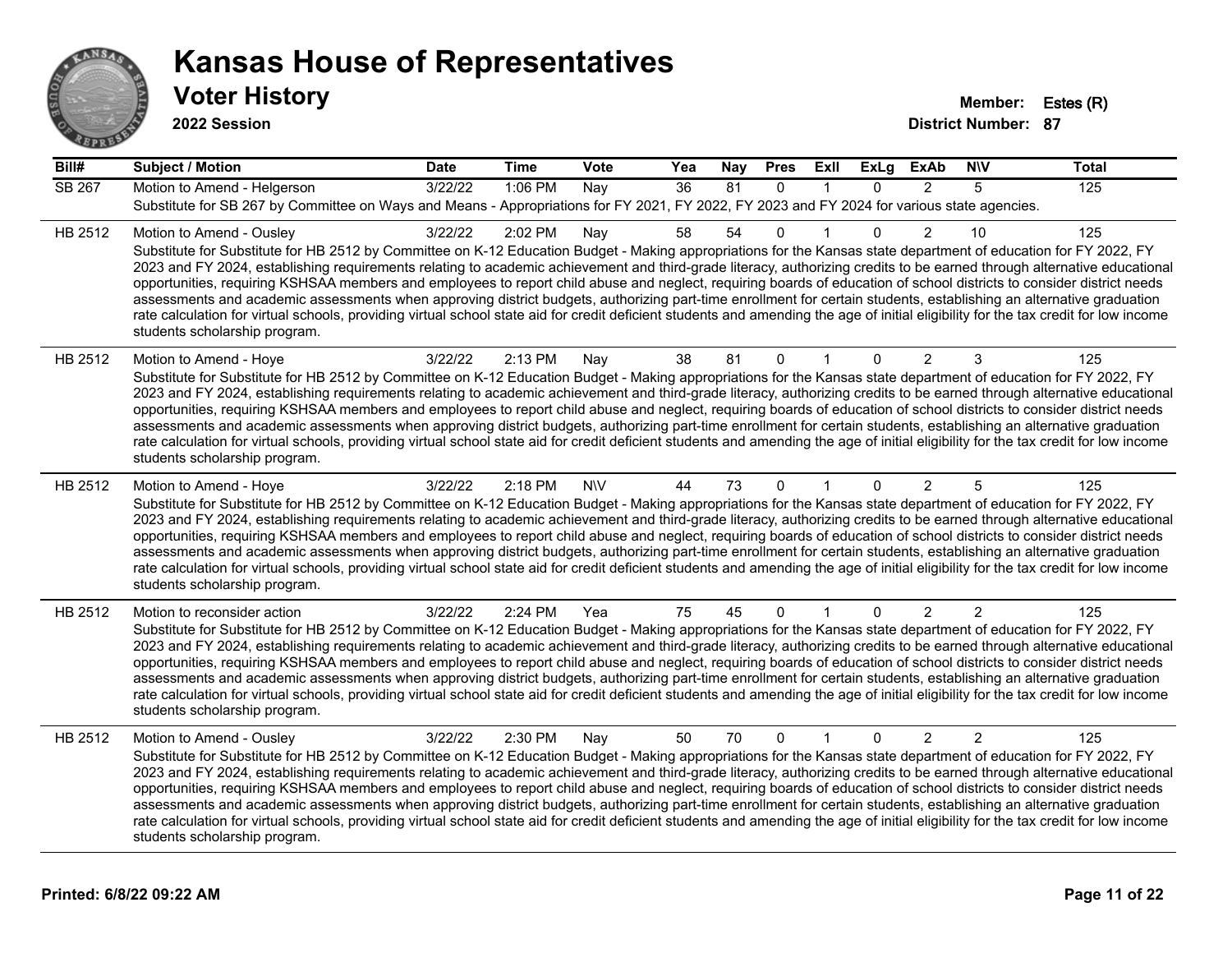

**2022 Session**

**Voter History Member: Estes (R)** 

| Bill#          | <b>Subject / Motion</b>                                                                                                                                                                                                                                                                                                                                                                                                                                                                                                                                                                                                                                                                                                                                                                                                                                                                                                                               | <b>Date</b> | <b>Time</b> | Vote | Yea | Nay          | <b>Pres</b>  | ExII           | <b>ExLg</b>  | <b>ExAb</b>   | <b>NIV</b> | <b>Total</b> |
|----------------|-------------------------------------------------------------------------------------------------------------------------------------------------------------------------------------------------------------------------------------------------------------------------------------------------------------------------------------------------------------------------------------------------------------------------------------------------------------------------------------------------------------------------------------------------------------------------------------------------------------------------------------------------------------------------------------------------------------------------------------------------------------------------------------------------------------------------------------------------------------------------------------------------------------------------------------------------------|-------------|-------------|------|-----|--------------|--------------|----------------|--------------|---------------|------------|--------------|
| <b>HB 2631</b> | Motion to Amend - Carmichael<br>Enacting the career technical education credential and transition incentive for employment success act to provide additional state aid for school districts based on<br>students obtaining a credential.                                                                                                                                                                                                                                                                                                                                                                                                                                                                                                                                                                                                                                                                                                              | 3/22/22     | 8:36 PM     | Nay  | 57  | 62           | $\Omega$     |                | $\Omega$     | $\mathcal{P}$ | 3          | 125          |
| HB 2512        | Final Action Sub Bill Amended<br>Substitute for Substitute for HB 2512 by Committee on K-12 Education Budget - Making appropriations for the Kansas state department of education for FY 2022, FY<br>2023 and FY 2024, establishing requirements relating to academic achievement and third-grade literacy, authorizing credits to be earned through alternative educational<br>opportunities, requiring KSHSAA members and employees to report child abuse and neglect, requiring boards of education of school districts to consider district needs<br>assessments and academic assessments when approving district budgets, authorizing part-time enrollment for certain students, establishing an alternative graduation<br>rate calculation for virtual schools, providing virtual school state aid for credit deficient students and amending the age of initial eligibility for the tax credit for low income<br>students scholarship program. | 3/23/22     | 10:24 AM    | Yea  | 76  | 46           | $\Omega$     | 2              | 0            |               | 0          | 125          |
| HB 2609        | <b>Final Action</b><br>Allowing restricted driver's license holders to drive to and from worship services for any religious organizations at age 15.                                                                                                                                                                                                                                                                                                                                                                                                                                                                                                                                                                                                                                                                                                                                                                                                  | 3/23/22     | 10:25 AM    | Yea  | 95  | 27           | $\Omega$     | $\overline{2}$ | $\Omega$     | $\mathbf 1$   | $\Omega$   | 125          |
| HB 2615        | Final Action Sub Bill Amended<br>Substitute for HB 2615 by Committee on K-12 Education Budget - Allowing K-12 students to transfer to and attend school in any school district in the state.                                                                                                                                                                                                                                                                                                                                                                                                                                                                                                                                                                                                                                                                                                                                                          | 3/23/22     | 10:27 AM    | Yea  | 63  | 59           | $\Omega$     | $\overline{2}$ | $\Omega$     | $\mathbf{1}$  | $\Omega$   | 125          |
| HB 2631        | <b>Final Action Amended</b><br>Enacting the career technical education credential and transition incentive for employment success act to provide additional state aid for school districts based on<br>students obtaining a credential.                                                                                                                                                                                                                                                                                                                                                                                                                                                                                                                                                                                                                                                                                                               | 3/23/22     | 10:28 AM    | Yea  | 122 | $\Omega$     | $\mathbf{0}$ | $\overline{2}$ | $\Omega$     |               | $\Omega$   | 125          |
| HB 2717        | <b>Final Action Amended</b><br>Prohibiting any municipality from preventing the enforcement of federal immigration laws, requiring municipal law enforcement agencies to provide written notice to each<br>law enforcement officer of the officer's duty to cooperate with state and federal agencies in the enforcement of immigration laws and requiring any municipal<br>identification card to state on its face that it is not valid for state identification.                                                                                                                                                                                                                                                                                                                                                                                                                                                                                   | 3/23/22     | 10:30 AM    | Yea  | 84  | 38           | $\mathbf{0}$ | $\overline{2}$ | $\Omega$     | 1             | 0          | 125          |
| <b>HB 2737</b> | <b>Final Action Sub Bill</b><br>Substitute for HB 2737 by Committee on Redistricting - Proposing state representative redistricting plan free state 3f.                                                                                                                                                                                                                                                                                                                                                                                                                                                                                                                                                                                                                                                                                                                                                                                               | 3/23/22     | 10:32 AM    | Yea  | 112 | 10           | $\Omega$     | $\overline{2}$ | $\mathbf{0}$ | $\mathbf{1}$  | $\Omega$   | 125          |
| SB 161         | <b>Final Action Amended</b><br>Providing for the use of personal package delivery devices on sidewalks and crosswalks, exempting such devices from motor vehicle regulation and limiting additional<br>municipal regulation.                                                                                                                                                                                                                                                                                                                                                                                                                                                                                                                                                                                                                                                                                                                          | 3/23/22     | 10:34 AM    | Yea  | 75  | 47           | $\mathbf{0}$ | $\overline{2}$ | $\mathbf{0}$ |               | $\Omega$   | 125          |
| SB 199         | <b>Final Action Amended</b><br>Providing for short-term, limited-duration health plans.                                                                                                                                                                                                                                                                                                                                                                                                                                                                                                                                                                                                                                                                                                                                                                                                                                                               | 3/23/22     | 10:35 AM    | Yea  | 73  | 49           | $\mathbf{0}$ | 2              | $\Omega$     | $\mathbf{1}$  | $\Omega$   | 125          |
| <b>SB 267</b>  | Final Action Sub Bill Amended<br>House Substitute for Substitute for SB 267 by Committee on Appropriations - Appropriations for FY 2022, FY 2023, FY 2024, and FY 2025 for various state agencies                                                                                                                                                                                                                                                                                                                                                                                                                                                                                                                                                                                                                                                                                                                                                     | 3/23/22     | 10:38 AM    | Yea  | 73  | 49           | $\mathbf{0}$ | 2              | $\Omega$     | $\mathbf{1}$  | $\Omega$   | 125          |
| SB 367         | <b>Final Action</b><br>Requiring officers to file copies of receipts with the court when property is seized under a search warrant and providing requirements and procedures for destruction or<br>disposition of dangerous drugs and return or disposition of weapons.                                                                                                                                                                                                                                                                                                                                                                                                                                                                                                                                                                                                                                                                               | 3/23/22     | 10:39 AM    | Yea  | 122 | $\mathbf{0}$ | $\Omega$     | $\overline{2}$ | $\Omega$     |               | $\Omega$   | 125          |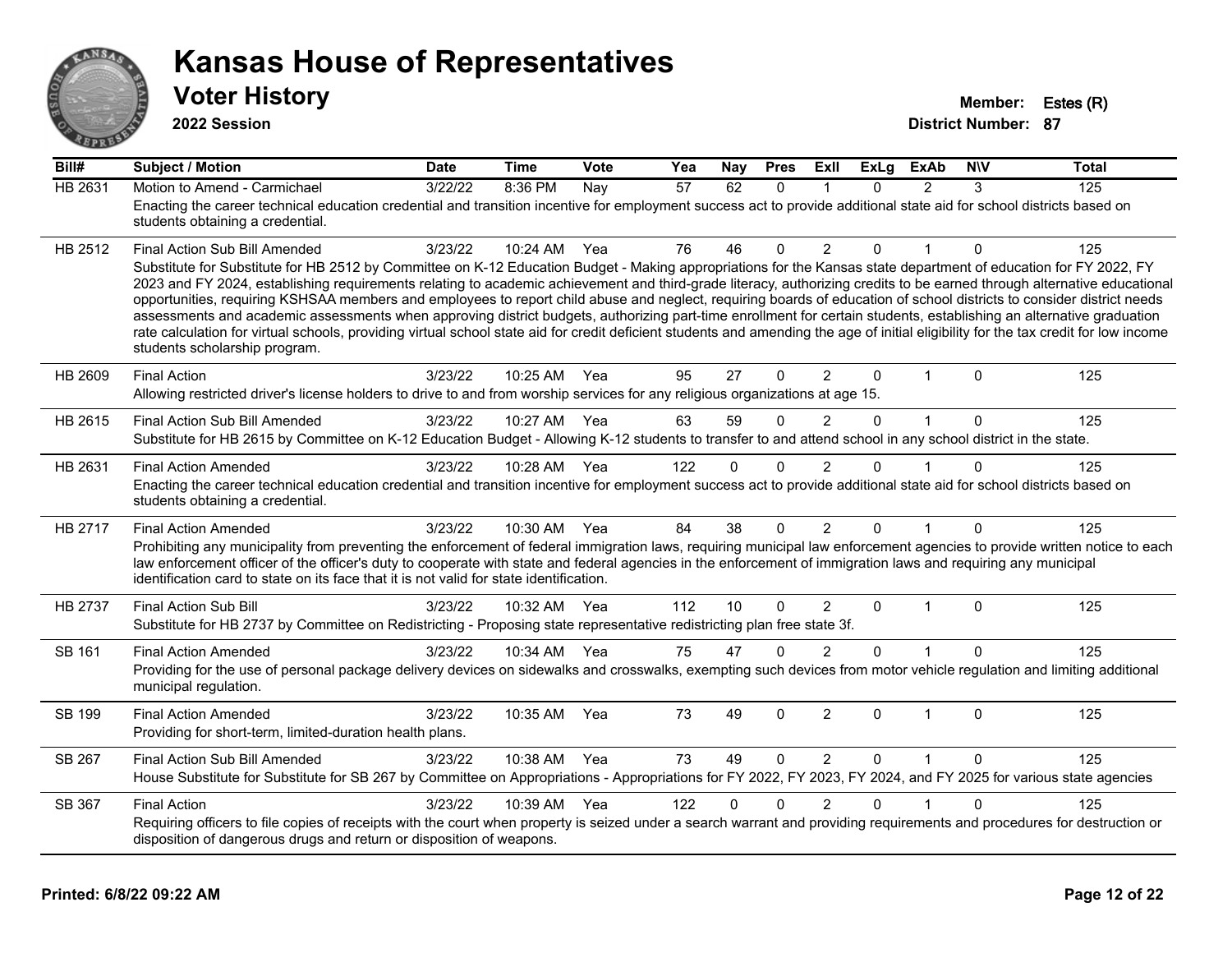

**2022 Session**

**Voter History Member: Estes (R)** 

| Bill#         | <b>Subject / Motion</b>                                                                                                                                                                                                                                                                               | <b>Date</b> | <b>Time</b>  | <b>Vote</b> | Yea | Nay         | <b>Pres</b> | ExIl           | <b>ExLg</b>  | <b>ExAb</b>  | <b>NIV</b>   | <b>Total</b> |
|---------------|-------------------------------------------------------------------------------------------------------------------------------------------------------------------------------------------------------------------------------------------------------------------------------------------------------|-------------|--------------|-------------|-----|-------------|-------------|----------------|--------------|--------------|--------------|--------------|
| <b>SB 493</b> | <b>Final Action Amended</b>                                                                                                                                                                                                                                                                           | 3/23/22     | 10:40 AM     | Yea         | 74  | 48          | $\Omega$    | $\mathcal{P}$  | $\Omega$     |              | $\Omega$     | 125          |
|               | Prohibiting cities and counties from regulating plastic and other containers designed for the consumption, transportation or protection of merchandise, food or<br>beverages.                                                                                                                         |             |              |             |     |             |             |                |              |              |              |              |
| HB 2231       | Motion to Concur                                                                                                                                                                                                                                                                                      | 3/23/22     | 10:43 AM     | Yea         | 118 | 3           |             | 2              | 0            |              | $\mathbf 0$  | 125          |
|               | Amending the definition of the crime of conducting a pyramid promotional scheme, providing for an exemption and defining key terms.                                                                                                                                                                   |             |              |             |     |             |             |                |              |              |              |              |
| SB 506        | <b>Emergency Final Action</b>                                                                                                                                                                                                                                                                         | 3/23/22     | 12:48 PM     | Yea         | 117 | 5           | $\Omega$    | $\overline{2}$ | $\Omega$     | $\mathbf{1}$ | $\mathbf 0$  | 125          |
|               | Providing for the north central Kansas down syndrome society distinctive license plate.                                                                                                                                                                                                               |             |              |             |     |             |             |                |              |              |              |              |
| SB 434        | <b>Emergency Final Action</b>                                                                                                                                                                                                                                                                         | 3/23/22     | 12:49 PM     | Yea         | 122 | 0           | $\mathbf 0$ | $\overline{2}$ | $\mathbf{0}$ |              | $\Omega$     | 125          |
|               | Creating exemptions in the open records act for records that contain captured license plate data or that pertain to the location of an automated license plate recognition<br>system.                                                                                                                 |             |              |             |     |             |             |                |              |              |              |              |
| HB 2340       | <b>Emergency Final Action Amended</b>                                                                                                                                                                                                                                                                 | 3/23/22     | 12:50 PM     | Nay         | 79  | 43          | $\mathbf 0$ | $\overline{2}$ | $\mathbf 0$  | $\mathbf{1}$ | $\Omega$     | 125          |
|               | Increasing the minimum age to 21 to purchase or possess cigarettes and tobacco products.                                                                                                                                                                                                              |             |              |             |     |             |             |                |              |              |              |              |
| HB 2492       | <b>Emergency Final Action Amended</b>                                                                                                                                                                                                                                                                 | 3/23/22     | 12:52 PM Yea |             | 116 | 6           | $\mathbf 0$ | $\overline{2}$ | $\mathbf 0$  | $\mathbf{1}$ | $\mathbf{0}$ | 125          |
|               | Submitting claims against the state by the joint committee on special claims against the state.                                                                                                                                                                                                       |             |              |             |     |             |             |                |              |              |              |              |
| <b>SB 12</b>  | <b>Emergency Final Action Amended</b>                                                                                                                                                                                                                                                                 | 3/23/22     | 12:53 PM     | Yea         | 117 | 5           | $\mathbf 0$ | $\overline{2}$ | 0            | $\mathbf{1}$ | $\mathbf{0}$ | 125          |
|               | Requiring the Kansas department for children and families to implement performance-based contracts.                                                                                                                                                                                                   |             |              |             |     |             |             |                |              |              |              |              |
| HB 2502       | <b>Emergency Final Action Amended</b>                                                                                                                                                                                                                                                                 | 3/23/22     | 12:54 PM Yea |             | 112 | 10          | $\Omega$    | $\overline{2}$ | 0            |              | $\Omega$     | 125          |
|               | Authorizing retail liquor stores to sell and deliver alcoholic liquor and cereal malt beverages to a caterer, public venue, club or drinking establishment located in any<br>county.                                                                                                                  |             |              |             |     |             |             |                |              |              |              |              |
| HB 2716       | <b>Emergency Final Action</b>                                                                                                                                                                                                                                                                         | 3/23/22     | 12:55 PM     | Yea         | 122 | $\mathbf 0$ | $\Omega$    | $\overline{2}$ | $\mathbf{0}$ | $\mathbf{1}$ | $\Omega$     | 125          |
|               | Concerning the authorization of educational benefits for spouses and dependents of deceased, injured or disabled public safety officers and employees and certain                                                                                                                                     |             |              |             |     |             |             |                |              |              |              |              |
|               | deceased, injured or disabled military personnel and prisoners of war; definitions; increasing the limitation on reimbursements to Kansas educational institutions.                                                                                                                                   |             |              |             |     |             |             |                |              |              |              |              |
| HB 2495       | <b>Emergency Final Action Amended</b>                                                                                                                                                                                                                                                                 | 3/23/22     | 12:56 PM Yea |             | 107 | 13          | 2           | $\mathcal{P}$  | $\Omega$     |              | $\Omega$     | 125          |
|               | Prohibiting the disclosure of personal information about a person's affiliation with an entity that is exempt from federal income taxation under section 501(c) of the<br>federal internal revenue code.                                                                                              |             |              |             |     |             |             |                |              |              |              |              |
| SB 150        | <b>Emergency Final Action Amended</b>                                                                                                                                                                                                                                                                 | 3/23/22     | 12:59 PM     | Nay         | 75  | 47          | $\mathbf 0$ | $\overline{2}$ | 0            |              | $\Omega$     | 125          |
|               | Defining and prohibiting certain deceptive lawsuit advertising practices and restricting the use or disclosure of protected health information to solicit individuals for legal<br>services.                                                                                                          |             |              |             |     |             |             |                |              |              |              |              |
| SB 450        | <b>Emergency Final Action</b>                                                                                                                                                                                                                                                                         | 3/23/22     | 1:00 PM      | Yea         | 117 | 5           | $\Omega$    | $\overline{2}$ | $\mathbf{0}$ |              | $\Omega$     | 125          |
|               | Sub for SB 450 by Committee on Financial Institutions and Insurance: Eliminating the crediting to the Kansas public employees retirement fund of 80% of the proceeds                                                                                                                                  |             |              |             |     |             |             |                |              |              |              |              |
|               | from the sale of surplus real estate, authorizing state educational institutions to sell and convey real property given to such state educational institutions as an<br>endowment, bequest or gift and authorizing the state board of regents to adopt policies relating to such sale and conveyance. |             |              |             |     |             |             |                |              |              |              |              |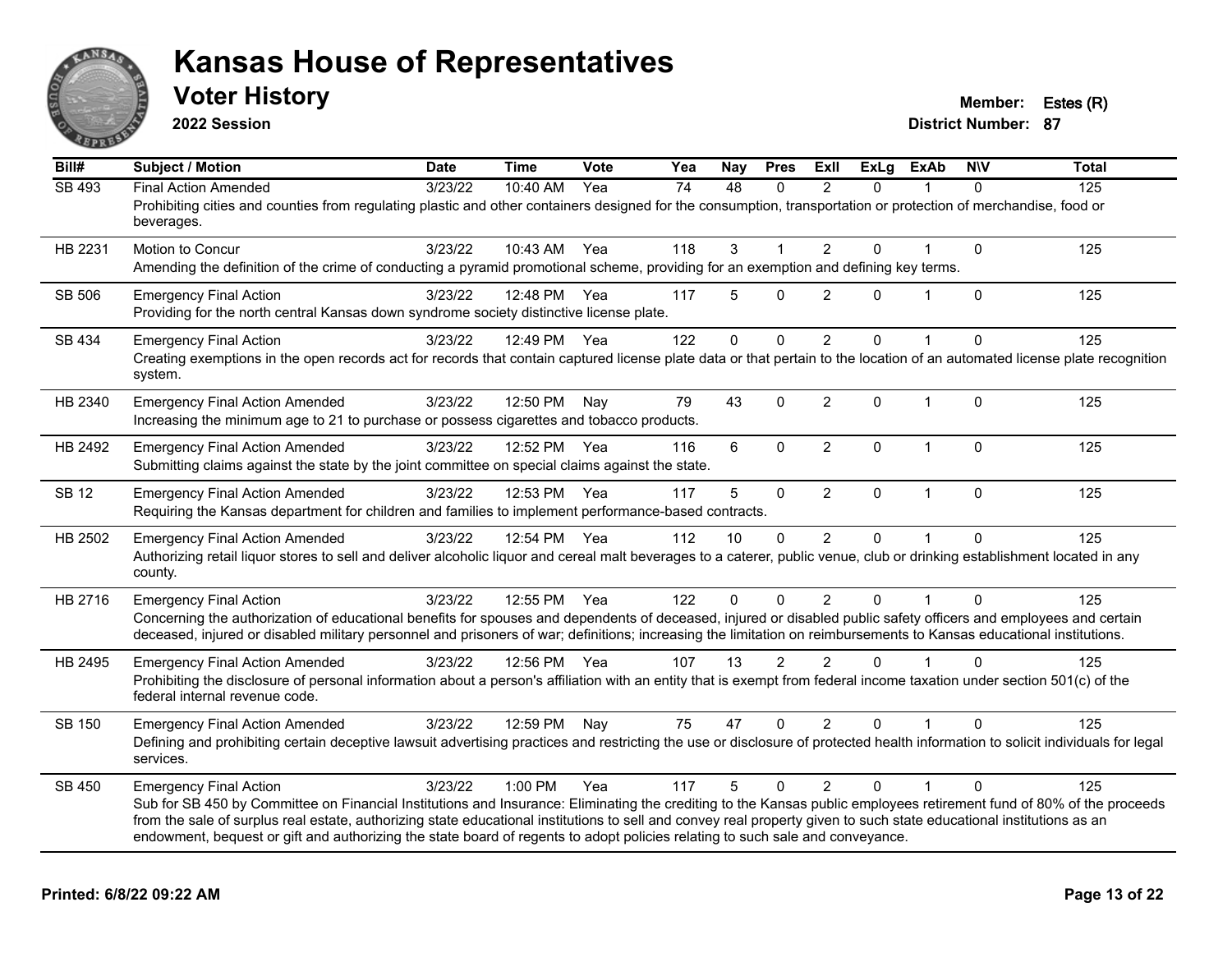

**2022 Session**

**Voter History Member: Estes (R)** 

| Bill#   | Subject / Motion                                                                                                                                                                                                                                                                                                                                        | <b>Date</b> | <b>Time</b>  | Vote | Yea | Nay            | <b>Pres</b>  | ExII           | <b>ExLg</b> | <b>ExAb</b>    | <b>NIV</b>     | <b>Total</b> |
|---------|---------------------------------------------------------------------------------------------------------------------------------------------------------------------------------------------------------------------------------------------------------------------------------------------------------------------------------------------------------|-------------|--------------|------|-----|----------------|--------------|----------------|-------------|----------------|----------------|--------------|
| HB 2504 | <b>Emergency Final Action Sub Bill</b><br>Substitute for HB 2504 by Committee on Transportation - Allowing the printing of the international symbol of access for disabled veteran distinctive license plates and<br>certain parking privileges for disabled veterans who meet certain physical disability definitions.                                 | 3/23/22     | 1:01 PM      | Yea  | 122 | $\mathbf{0}$   | $\Omega$     | $\overline{2}$ | 0           | 1              | $\Omega$       | 125          |
| SB 405  | <b>Emergency Final Action Amended</b><br>Authorizing the state historical society to convey certain real property to the Shawnee Tribe.                                                                                                                                                                                                                 | 3/23/22     | $1:02$ PM    | Yea  | 122 | 0              | $\Omega$     | 2              | 0           | $\mathbf{1}$   | $\Omega$       | 125          |
| HB 2697 | <b>Emergency Final Action Amended</b><br>Making changes to the process for evaluating and treating people who are undergoing evaluation for competency to stand trial and allowing such evaluation and<br>treatment at various facilities.                                                                                                              | 3/23/22     | 1:02 PM      | Yea  | 122 | 0              | $\Omega$     | $\overline{2}$ | $\Omega$    | 1              | $\Omega$       | 125          |
| HB 2596 | <b>Emergency Final Action Amended</b><br>Authorizing the board of education of a school district to contract with transportation network companies to provide certain transportation services.                                                                                                                                                          | 3/23/22     | 1:03 PM      | Yea  | 122 | 0              | $\Omega$     | $\overline{2}$ | 0           | 1              | $\Omega$       | 125          |
| SB 563  | <b>EFA Sub Bill Amended</b><br>Substitute for SB 563 by Committee on Redistricting - Proposing state senatorial redistricting plan liberty three.                                                                                                                                                                                                       | 3/23/22     | 1:36 PM      | Yea  | 112 | 9              | $\Omega$     | $\overline{2}$ | 0           | $\overline{2}$ | $\Omega$       | 125          |
| HB 2458 | Motion to Concur<br>Senate Substitute for HB 2458 by Committee on Transportation - Limiting the liability of optometrists and ophthalmologists who report information to the division of<br>vehicles relating to a person's vision.                                                                                                                     | 3/29/22     | 10:43 AM     | Yea  | 121 | $\Omega$       | $\Omega$     | 2              | $\Omega$    | $\overline{2}$ | $\Omega$       | 125          |
| HB 2228 | Motion to Concur<br>Requiring law enforcement agencies to adopt a policy regarding submission of sexual assault evidence kits and allowing evidence collection at child advocacy centers<br>or other facilities.                                                                                                                                        | 3/29/22     | 10:46 AM Yea |      | 121 | 0              | $\Omega$     | $\overline{2}$ | 0           | $\overline{2}$ | $\mathbf{0}$   | 125          |
| HB 2075 | Mot to Concur in Conference<br>Allowing venue for an adoption when the state is the agency to be where the state agency or its subcontracting agency has an office.                                                                                                                                                                                     | 3/29/22     | 10:49 AM     | Yea  | 121 | 0              | $\mathbf{0}$ | 2              | 0           | $\overline{2}$ | $\Omega$       | 125          |
| HB 2537 | Mot to Concur in Conference<br>Requiring the insurance department to hold a hearing in cases involving an order under the Kansas administrative procedure act.                                                                                                                                                                                          | 3/29/22     | 10:51 AM     | Yea  | 121 | $\Omega$       | $\Omega$     | $\mathfrak{p}$ | 0           | $\overline{2}$ | $\Omega$       | 125          |
| HB 2605 | <b>Motion to Concur</b><br>Increasing the rural population requirement maximum for the veterinary training program for rural Kansas and creating a food animal percentage requirement that may<br>be fulfilled in lieu thereof.                                                                                                                         | 3/29/22     | 10:54 AM     | Yea  | 119 | $\overline{2}$ | $\Omega$     | $\overline{2}$ | 0           | $\overline{2}$ | $\Omega$       | 125          |
| HB 2607 | Mot to Concur in Conference<br>Clarifying the time limitations for habeas corpus claims, requiring earlier notice of anticipated release from custody of a person who may be a sexually violent predator to<br>the attorney general and a multidisciplinary team and specifying where such person will be detained during civil commitment proceedings. | 3/30/22     | 11:33 AM     | Yea  | 123 | 0              | $\Omega$     |                | $\Omega$    | $\Omega$       |                | 125          |
| HB 2564 | Mot to Concur in Conference<br>Updating the version of risk-based capital instructions in effect.                                                                                                                                                                                                                                                       | 3/30/22     | 11:35 AM     | Yea  | 123 | $\Omega$       | $\Omega$     |                | 0           | $\Omega$       | $\overline{1}$ | 125          |
| HB 2386 | Motion to Concur<br>Establishing requirements for the payment and reimbursement of dental services by a dental benefit plan.                                                                                                                                                                                                                            | 3/30/22     | 11:38 AM     | Yea  | 120 | 3              | $\Omega$     | $\overline{1}$ | 0           | $\mathbf 0$    | $\mathbf{1}$   | 125          |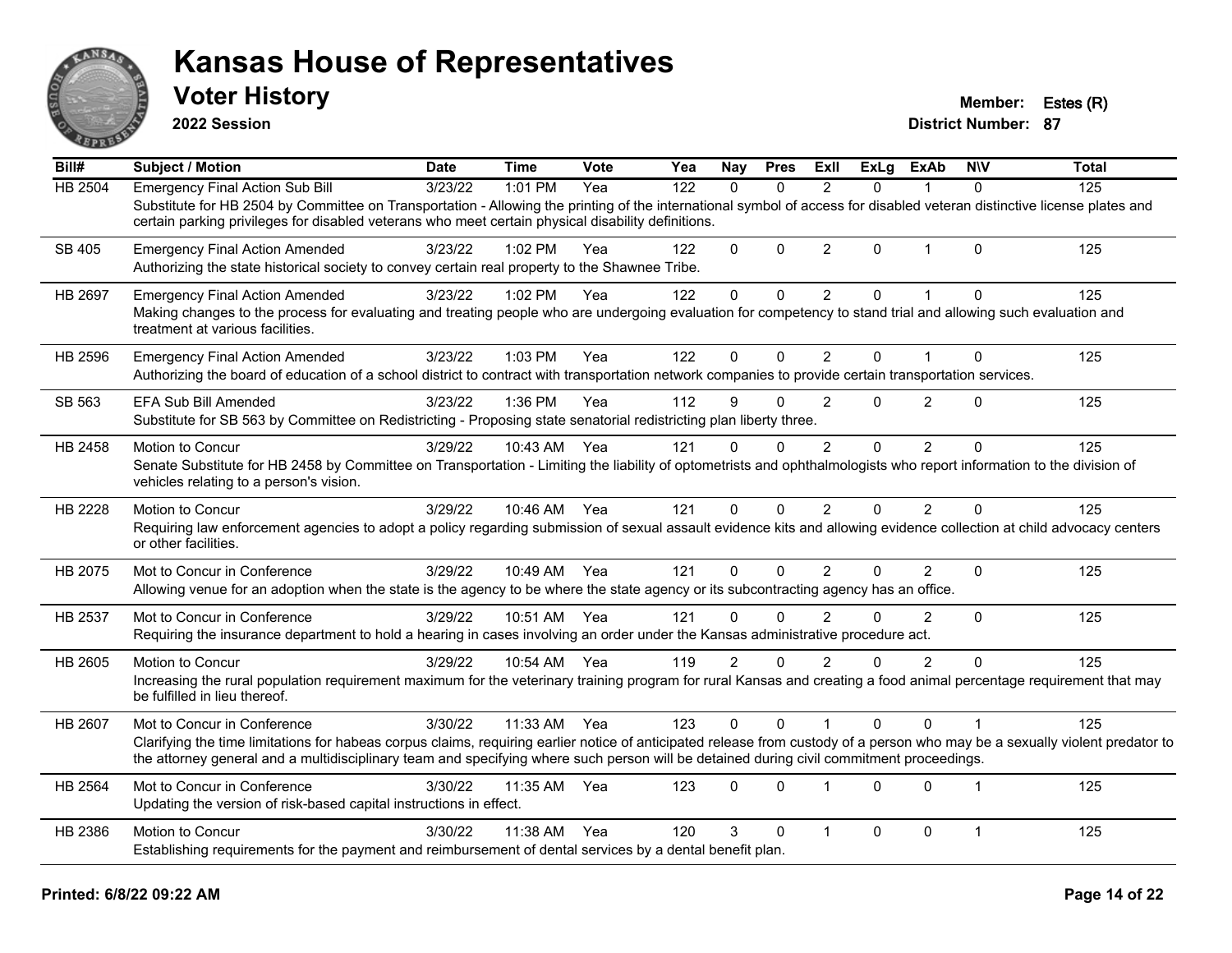

**2022 Session**

**Voter History Member: Estes (R)** 

| Bill#   | <b>Subject / Motion</b>                                                                                                                                                                                                                                                                                                                                                                                                                                                                                                                                                                                                 | <b>Date</b> | <b>Time</b> | <b>Vote</b> | Yea | Nay      | <b>Pres</b> | ExII           | <b>ExLg</b>    | <b>ExAb</b>    | <b>NIV</b>    | <b>Total</b> |
|---------|-------------------------------------------------------------------------------------------------------------------------------------------------------------------------------------------------------------------------------------------------------------------------------------------------------------------------------------------------------------------------------------------------------------------------------------------------------------------------------------------------------------------------------------------------------------------------------------------------------------------------|-------------|-------------|-------------|-----|----------|-------------|----------------|----------------|----------------|---------------|--------------|
| SB 62   | Motion to adopt CCR<br>Amending the standards for school-administered vision screenings for students, establishing the Kansas children's vision health and school readiness commission and<br>relating to the powers and duties of the Kansas commission for the deaf and hard of hearing with regard to registration of interpreters, communication access services<br>guidelines and adoption of rules and regulations.                                                                                                                                                                                               | 3/30/22     | 11:40 AM    | Yea         | 121 | 3        | $\Omega$    |                | $\Omega$       | $\Omega$       | $\Omega$      | 125          |
| SB 84   | EFA Sub Bill Amended<br>House Substitute for Substitute for SB 84 by Committee on Federal and State Affairs - Authorizing sports wagering under the Kansas expanded lottery act.                                                                                                                                                                                                                                                                                                                                                                                                                                        | 3/30/22     | 12:45 PM    | Nay         | 88  | 36       | $\Omega$    |                | $\Omega$       | $\Omega$       | 0             | 125          |
| SB 563  | Motion to adopt CCR<br>Substitute for SB 563 by Committee on Redistricting - Proposing state senatorial redistricting plan liberty three.                                                                                                                                                                                                                                                                                                                                                                                                                                                                               | 3/30/22     | 5:56 PM     | Yea         | 83  | 40       | $\Omega$    |                | U              |                | $\Omega$      | 125          |
| HB 2476 | Motion to adopt CCR<br>Providing for the silver star medal, bronze star medal, city of Hutchinson and daughters of the American revolution distinctive license plates and four distinctive license<br>plates for the Kansas department of wildlife and parks; authorizing the printing of the international symbol of access for disabled veteran distinctive license plates and<br>parking privileges for certain physically disabled veterans; allowing veteran distinctive license plate applicants to provide a DD214 form, DD form 2 (Retired) or a Kansas<br>veteran driver's license as proof of veteran status. | 3/31/22     | 10:57 AM    | Exll        | 115 | 5        | 0           | $\overline{2}$ | $\overline{2}$ |                | 0             | 125          |
| HB 2478 | Motion to adopt CCR<br>Designating a portion of United States highway 166 as the SGT Evan S Parker memorial highway, a portion of U.S. highway 56 as the PFC Shane Austin memorial<br>highway, a portion of United States highway 69 as the Senator Tom R Van Sickle memorial highway, a certain bridge on K-126 as the Dennis Crain memorial bridge, a<br>portion of United States highway 69 as the AMM2c Walter Scott Brown memorial highway and bridges on K-66 highway as veterans memorial bridge.                                                                                                                | 3/31/22     | 10:59 AM    | Exll        | 120 | $\Omega$ | $\Omega$    | $\overline{2}$ | $\overline{2}$ |                | $\Omega$      | 125          |
| HB 2595 | Motion to adopt CCR<br>Making certain antique vehicle titling procedures applicable to vehicles having a model year 60 years old or older.                                                                                                                                                                                                                                                                                                                                                                                                                                                                              | 3/31/22     | 11:00 AM    | Exll        | 119 |          | $\Omega$    | $\mathfrak{p}$ | $\overline{2}$ |                | $\Omega$      | 125          |
| HB 2448 | Motion to adopt CCR<br>Senate Substitute for HB 2448 by Committee on Public Health and Welfare - Requiring able-bodied adults without dependents to complete an employment and training<br>program in order to receive food assistance.                                                                                                                                                                                                                                                                                                                                                                                 | 3/31/22     | 2:55 PM     | Exll        | 70  | 46       | $\Omega$    | 5              | $\Omega$       | $\mathfrak{p}$ | $\mathcal{P}$ | 125          |
| SB 446  | Motion to adopt CCR<br>Allowing restricted driver's license holders beginning at age 15 to drive to and from religious activities held by any religious organization and providing for the electronic<br>renewal of nondriver's identification card.                                                                                                                                                                                                                                                                                                                                                                    | 3/31/22     | 3:01 PM     | Exll        | 87  | 30       | $\mathbf 0$ | 5              | $\Omega$       | $\overline{2}$ | 1             | 125          |
| SB 215  | Motion to adopt CCR<br>Transferring the authority for postsecondary driver's education programs and driver training schools to the department of revenue and authorizing the board of education<br>of a school district to contract with transportation network companies to provide certain transportation services.                                                                                                                                                                                                                                                                                                   | 3/31/22     | 3:04 PM     | ExII        | 117 | $\Omega$ | $\Omega$    | 5              | $\Omega$       | $\mathcal{P}$  | $\mathbf 1$   | 125          |
| HB 2005 | Motion to adopt CCR<br>Excluding hot water supply boilers that have a nominal water capacity not exceeding 120 gallons from the provisions of the boiler safety act; creating the elevator safety<br>act to require safety standards, permit requirements, and insurance coverage for elevator contractors; requiring inspections of elevators and licensure for persons<br>installing, repairing and inspecting elevators; creating an elevator safety advisory board; establishing duties for the state fire marshal.                                                                                                 | 3/31/22     | 3:11 PM     | ExIl        | 73  | 45       | $\Omega$    | 5              | $\Omega$       | $\mathcal{P}$  | $\Omega$      | 125          |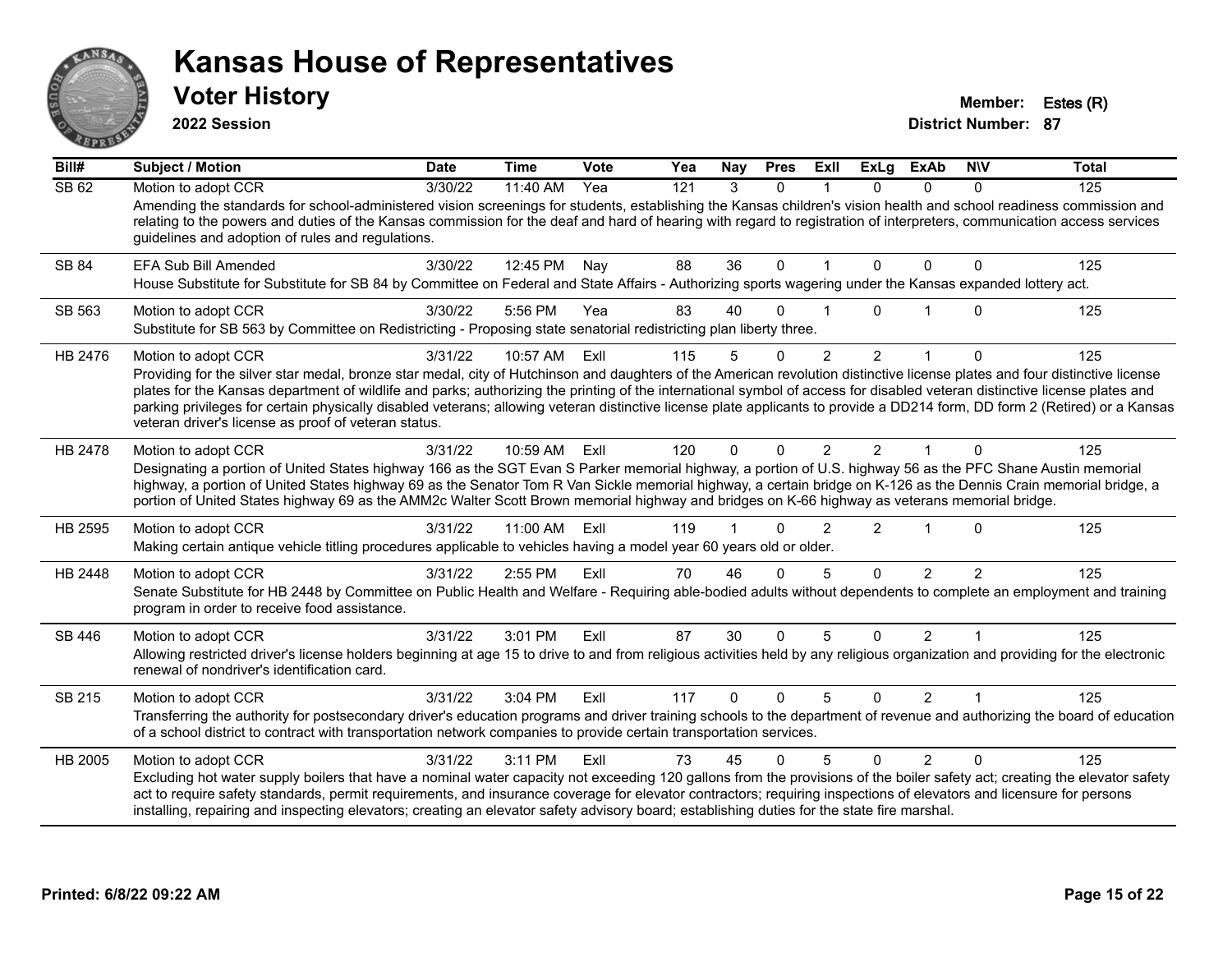

#### **2022 Session**

| Bill#           | <b>Subject / Motion</b>                                                                                                                                                                                                                                                                                                                                                                                                                                                                                                                                                                                                                                                                                                                                                                                                                                                                                                                                                                                                                                                                                                   | <b>Date</b> | <b>Time</b> | Vote | Yea | <b>Nay</b>     | <b>Pres</b>  | ExII | <b>ExLg</b> | <b>ExAb</b>    | <b>NIV</b>   | <b>Total</b> |
|-----------------|---------------------------------------------------------------------------------------------------------------------------------------------------------------------------------------------------------------------------------------------------------------------------------------------------------------------------------------------------------------------------------------------------------------------------------------------------------------------------------------------------------------------------------------------------------------------------------------------------------------------------------------------------------------------------------------------------------------------------------------------------------------------------------------------------------------------------------------------------------------------------------------------------------------------------------------------------------------------------------------------------------------------------------------------------------------------------------------------------------------------------|-------------|-------------|------|-----|----------------|--------------|------|-------------|----------------|--------------|--------------|
| SB <sub>2</sub> | Motion to adopt CCR                                                                                                                                                                                                                                                                                                                                                                                                                                                                                                                                                                                                                                                                                                                                                                                                                                                                                                                                                                                                                                                                                                       | 3/31/22     | 4:51 PM     | ExII | 86  | 31             | $\Omega$     | 5    | 0           | 3              | $\Omega$     | 125          |
|                 | Allowing consumption of beer, wine or other alcoholic liquor on the Kansas state fairgrounds; increasing the number of temporary permits an applicant may receive from<br>four to 12 permits per year; limiting what cities, counties or townships may charge for a temporary permit to not more than \$25 per day; crediting a portion of moneys<br>collected from the liquor drink tax and the liquor enforcement tax to the state fair capital improvements fund; requiring that licensed farm wineries be issued a cereal<br>malt beverage retailer license if the statutory requirements for such retailer license are satisfied; authorizing retail liquor stores to sell and deliver alcoholic liquor and<br>cereal malt beverages to a caterer, public venue, club or drinking establishment located in any adjacent county any county with a comer located within two miles<br>measured along the adjacent county boundary; Increasing the percentage of alcohol by volume allowed to not more than 16% for domestic table wine and the domestic<br>fortified wine threshold to more than 16% alcohol by volume. |             |             |      |     |                |              |      |             |                |              |              |
| HB 2087         | Motion to adopt CCR<br>Limiting the review of certain rules and regulations by the director of the budget and requiring review of rules and regulations every five years.                                                                                                                                                                                                                                                                                                                                                                                                                                                                                                                                                                                                                                                                                                                                                                                                                                                                                                                                                 | 3/31/22     | 4:54 PM     | ExIl | 105 | 12             | $\Omega$     | 5    | $\Omega$    | 3              | $\mathbf{0}$ | 125          |
| HB 2559         | Motion to adopt CCR                                                                                                                                                                                                                                                                                                                                                                                                                                                                                                                                                                                                                                                                                                                                                                                                                                                                                                                                                                                                                                                                                                       | 3/31/22     | 4:58 PM     | ExIl | 102 | 15             | $\Omega$     | 5    | 0           | 3              | $\Omega$     | 125          |
| HB 2489         | Mot to Concur in Conference                                                                                                                                                                                                                                                                                                                                                                                                                                                                                                                                                                                                                                                                                                                                                                                                                                                                                                                                                                                                                                                                                               | 3/31/22     | 5:01 PM     | ExIl | 117 | $\Omega$       | $\Omega$     | 5    | $\Omega$    | 3              | $\Omega$     | 125          |
|                 | Amending provisions of the technology-enabled fiduciary financial institutions act relating to out-of-state financial institutions, banks and trust companies conducting<br>fidfin transactions, fees and assessments, examinations, disclosures to consumers and requiring such institutions to be mandatory reporters for purposes of elder<br>abuse.                                                                                                                                                                                                                                                                                                                                                                                                                                                                                                                                                                                                                                                                                                                                                                   |             |             |      |     |                |              |      |             |                |              |              |
| SB 91           | Motion to adopt CCR<br>House Substitute for SB 91 by Committee on Commerce, Labor and Economic Development - Providing liability protection for businesses, municipalities and<br>educational institutions that participate in high school work-based learning programs and providing that schools are responsible for injuries to students participating in<br>such programs                                                                                                                                                                                                                                                                                                                                                                                                                                                                                                                                                                                                                                                                                                                                             | 3/31/22     | 9:05 PM     | ExII | 116 | $\Omega$       | $\Omega$     | 5    | 0           |                | $\Omega$     | 125          |
| SB 421          | Motion to adopt CCR<br>Transferring \$1,000,000,000 from the state general fund to the Kansas public employees retirement fund during fiscal year 2022 and eliminating certain level-dollar<br>KPERS employer contribution payments.                                                                                                                                                                                                                                                                                                                                                                                                                                                                                                                                                                                                                                                                                                                                                                                                                                                                                      | 3/31/22     | 9:10 PM     | ExIl | 106 | 10             | $\Omega$     | 5    | 0           | 4              | $\Omega$     | 125          |
| <b>SB 408</b>   | Motion to adopt CCR<br>Increasing the criminal penalties for multiple thefts of mail; specifying that the crime of burglary includes, without authority, entering into or remaining within any locked<br>or secured portion of any dwelling, building or other structure, with intent to commit another crime therein; providing guidance to determine how offenders under the<br>supervision of two or more supervision agencies can have supervision consolidated into one agency; requiring an offender who raises error in such offender's criminal<br>history calculation for the first time on appeal to show prejudicial error and authorizing the court to correct an illegal sentence while a direct appeal is pending; and<br>transferring the responsibility to certify drug abuse treatment providers that participate in the certified drug abuse treatment program from the department of corrections<br>to the Kansas sentencing commission.                                                                                                                                                               | 3/31/22     | 9:15 PM     | ExIl | 114 | $\overline{2}$ | $\mathbf{0}$ | 5    | 0           | $\overline{4}$ | $\Omega$     | 125          |
| SB 366          | Motion to adopt CCR<br>Specifying that the crime of burglary includes, without authority, entering into or remaining within any locked or secured portion of any dwelling, building or other<br>structure, with intent to commit another crime therein.                                                                                                                                                                                                                                                                                                                                                                                                                                                                                                                                                                                                                                                                                                                                                                                                                                                                   | 3/31/22     | 9:20 PM     | ExIl | 116 | 0              | $\Omega$     | 5    | 0           |                | $\Omega$     | 125          |
| HB 2456         | Motion to adopt CCR<br>Establishing the Kansas kids lifetime combination hunting and fishing license.                                                                                                                                                                                                                                                                                                                                                                                                                                                                                                                                                                                                                                                                                                                                                                                                                                                                                                                                                                                                                     | 3/31/22     | 11:22 PM    | ExII | 93  | 20             | $\Omega$     | 5    | 0           | $\overline{7}$ | $\Omega$     | 125          |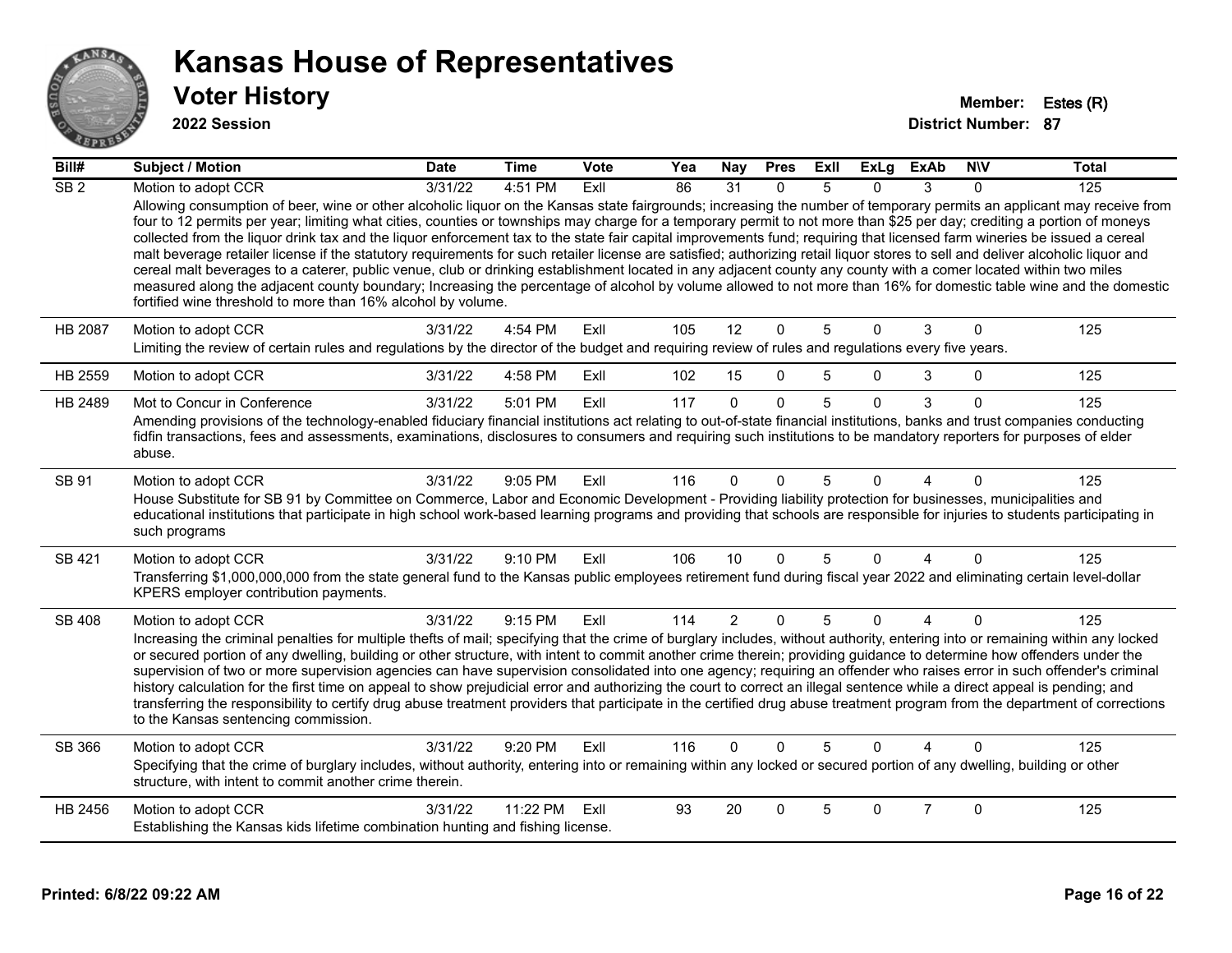

**2022 Session**

**Voter History Member: Estes (R)** 

| Bill#          | Subject / Motion                                                                                                                                                                                                                                                                                                                                                                                                                                                                                                                                                                                                        | <b>Date</b> | <b>Time</b> | Vote | Yea | <b>Nay</b>     | <b>Pres</b> | ExII | <b>ExLg</b> | <b>ExAb</b>    | <b>NIV</b>     | <b>Total</b> |
|----------------|-------------------------------------------------------------------------------------------------------------------------------------------------------------------------------------------------------------------------------------------------------------------------------------------------------------------------------------------------------------------------------------------------------------------------------------------------------------------------------------------------------------------------------------------------------------------------------------------------------------------------|-------------|-------------|------|-----|----------------|-------------|------|-------------|----------------|----------------|--------------|
| <b>HB 2703</b> | Motion to adopt CCR                                                                                                                                                                                                                                                                                                                                                                                                                                                                                                                                                                                                     | 3/31/22     | 11:25 PM    | Exll | 110 | 3              | $\Omega$    | 5    | $\Omega$    |                | $\Omega$       | 125          |
|                | Changing law relating to employment including employment security law provisions regarding the employment security fund status and employer contribution rates and<br>the definition of employment to conform with federal law, making revisions to the department of labor's my reemployment plan program and enacting the Kansas<br>targeted employment act to facilitate employment of persons with developmental disabilities through a tax credit incentive for employers.                                                                                                                                         |             |             |      |     |                |             |      |             |                |                |              |
| 0              | Motion to Adjourn - Helgerson                                                                                                                                                                                                                                                                                                                                                                                                                                                                                                                                                                                           | 3/31/22     | 11:32 PM    | ExII | 29  | 77             | 0           | 5    | 0           |                |                | 125          |
| SB 200         | Motion to adopt CCR                                                                                                                                                                                                                                                                                                                                                                                                                                                                                                                                                                                                     | 4/1/22      | $11:16$ AM  | ExII | 112 | $\overline{2}$ | $\Omega$    | 7    | 0           | $\mathfrak{p}$ | $\overline{2}$ | 125          |
|                | Expanding the pharmacist scope of practice to include initiation of therapy for certain conditions, updating provisions of the prescription monitoring program act relating<br>to program data, storage and access and increasing the membership of the advisory committee.                                                                                                                                                                                                                                                                                                                                             |             |             |      |     |                |             |      |             |                |                |              |
| SB 343         | Motion to adopt CCR                                                                                                                                                                                                                                                                                                                                                                                                                                                                                                                                                                                                     | 4/1/22      | $11:19$ AM  | ExII | 115 | 0              | $\Omega$    | 7    | 0           | 2              |                | 125          |
|                | Providing considerations for in family law, adoption, foster care, guardianship and child in need of care proceedings for parents or prospective parents who are blind and<br>updating the term "hearing impaired" to "hard of hearing" in statutes related to persons with hearing loss.                                                                                                                                                                                                                                                                                                                               |             |             |      |     |                |             |      |             |                |                |              |
| SB 453         | Motion to adopt CCR                                                                                                                                                                                                                                                                                                                                                                                                                                                                                                                                                                                                     | 4/1/22      | 11:22 AM    | ExII | 116 | $\Omega$       | O           | 7    | 0           | $\overline{2}$ | $\Omega$       | 125          |
|                | Requiring unlicensed employees in adult care homes to complete certain training requirements, reinstating the social worker applicant option for board-approved                                                                                                                                                                                                                                                                                                                                                                                                                                                         |             |             |      |     |                |             |      |             |                |                |              |
|                | postgraduate supervised experience, allowing master's and clinical level licensees to take the baccalaureate addiction counselor test and requiring the behavioral<br>sciences regulatory board to accept a master of social work degree from Fort Hays state university as from an accredited college or university.                                                                                                                                                                                                                                                                                                   |             |             |      |     |                |             |      |             |                |                |              |
| SB 286         | Motion to Adopt CCR                                                                                                                                                                                                                                                                                                                                                                                                                                                                                                                                                                                                     | 4/1/22      | 12:44 PM    | ExII | 64  | 51             |             |      |             |                |                | 125          |
|                | House Substitute for Substitute for SB 286 by Committee on Judiciary - Continuing the governmental response to the COVID-19 pandemic in Kansas by extending the<br>expanded use of telemedicine, the suspension of certain requirements related to medical care facilities and immunity from civil liability for certain healthcare providers,<br>certain persons conducting business in this state and covered facilities for COVID-19 claims until January 20, 2023, creating the crime of interference with the conduct<br>of a hospital and increasing the criminal penalties for battery of a healthcare provider. |             |             |      |     |                |             |      |             |                |                |              |
| SB 267         | Motion to adopt CCR                                                                                                                                                                                                                                                                                                                                                                                                                                                                                                                                                                                                     | 4/1/22      | 4:05 PM     | ExIl | 104 | 12             | $\Omega$    | 7    | $\Omega$    | $\mathcal{P}$  | $\Omega$       | 125          |
|                | House Substitute for Substitute for SB 267 by Committee on Appropriations - Appropriations for FY 2022, FY 2023, FY 2024, FY 2025, FY26 and FY27 for various state<br>agencies.                                                                                                                                                                                                                                                                                                                                                                                                                                         |             |             |      |     |                |             |      |             |                |                |              |
| HB 2279        | Mot to Concur in Conference                                                                                                                                                                                                                                                                                                                                                                                                                                                                                                                                                                                             | 4/1/22      | 5:21 PM     | ExII | 80  | 34             | U           |      |             |                |                | 125          |
|                | Senate substitute for HB 2279 by committee on public health and welfare - Amending the advanced practice registered nurse authorized scope of practice to permit the<br>prescribing of drugs without a supervising physician.                                                                                                                                                                                                                                                                                                                                                                                           |             |             |      |     |                |             |      |             |                |                |              |
| HB 2109        | Motion to adopt CCR                                                                                                                                                                                                                                                                                                                                                                                                                                                                                                                                                                                                     | 4/1/22      | 6:18 PM     | ExII | 92  | 20             |             |      |             | 5              | $\Omega$       | 125          |
|                | Prohibiting the disclosure of personal information about a person's affiliation with an entity that is exempt from federal income taxation under section 501(c) of the<br>federal internal revenue code and continuing in existence certain exceptions to the disclosure of public records under the open records act.                                                                                                                                                                                                                                                                                                  |             |             |      |     |                |             |      |             |                |                |              |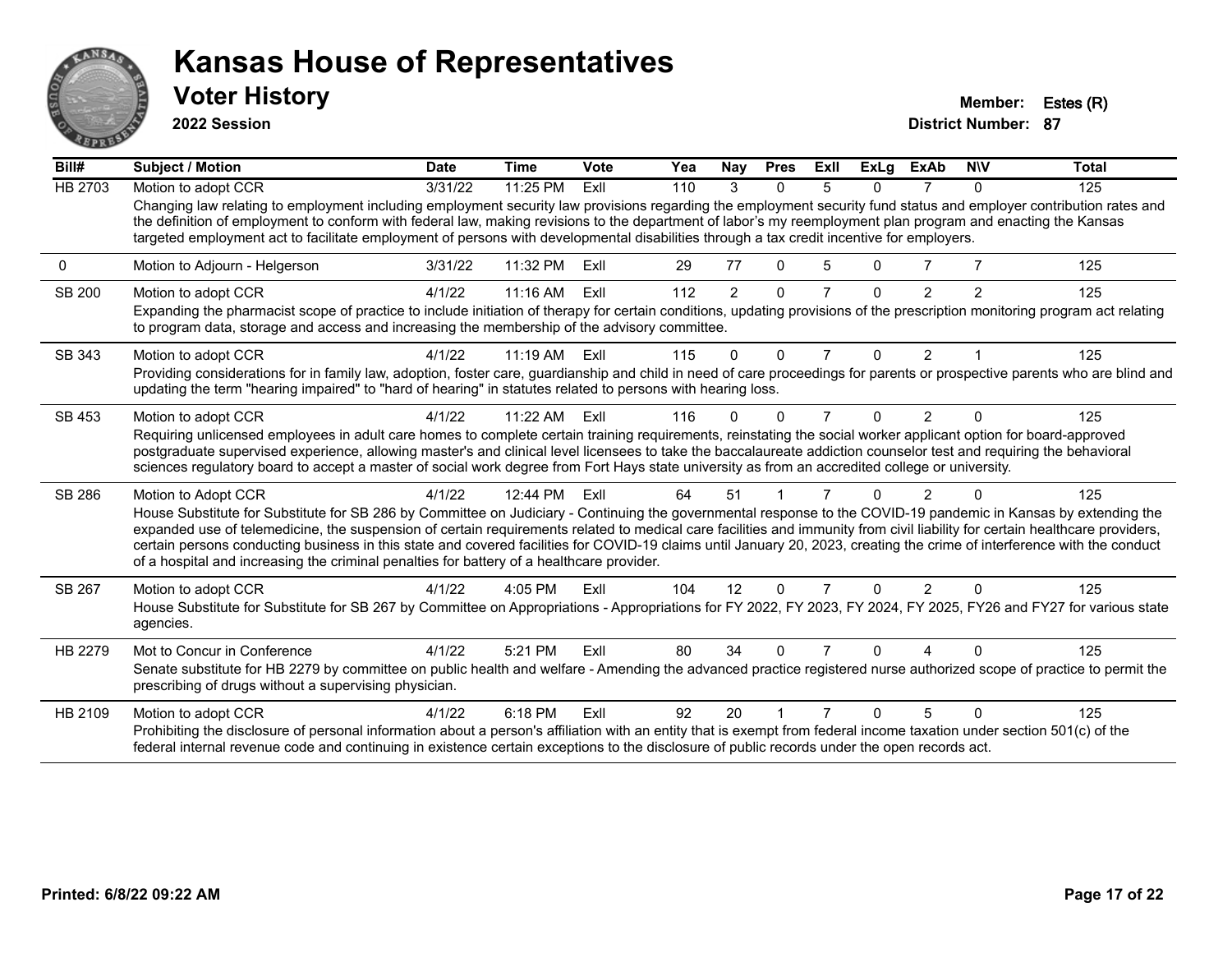

**2022 Session**

| Bill#   | <b>Subject / Motion</b>                                                                                                                                                                                                                                                                                                                                                                                                                                                                                                                                                                                                                                                                                                                                                                                                                                                                                                                                                                                                                                                                                                                                                                               | <b>Date</b> | <b>Time</b> | <b>Vote</b> | Yea | Nay      | <b>Pres</b>  | Exll | ExLg     | <b>ExAb</b> | <b>NIV</b> | <b>Total</b> |
|---------|-------------------------------------------------------------------------------------------------------------------------------------------------------------------------------------------------------------------------------------------------------------------------------------------------------------------------------------------------------------------------------------------------------------------------------------------------------------------------------------------------------------------------------------------------------------------------------------------------------------------------------------------------------------------------------------------------------------------------------------------------------------------------------------------------------------------------------------------------------------------------------------------------------------------------------------------------------------------------------------------------------------------------------------------------------------------------------------------------------------------------------------------------------------------------------------------------------|-------------|-------------|-------------|-----|----------|--------------|------|----------|-------------|------------|--------------|
| HB 2299 | Motion to adopt CCR<br>Requiring retention of fingerprints by the Kansas bureau of investigation for participation in the federal rap back program; imposing restrictions on surveillance by certain<br>employees of the Kansas department of wildlife and parks on private property; expanding the jurisdiction and powers of law enforcement officers to include situations<br>when an activity is observed leading the officer to reasonably suspect a person is committing, has committed or is about to commit a crime and reasonably believe that<br>a person is in imminent danger of death or bodily injury without immediate action; allowing a search warrant to be executed within 240 hours from the time of issuance;<br>and directing the Kansas department for children and families to share certain information with investigating law enforcement agencies.                                                                                                                                                                                                                                                                                                                         | 4/1/22      | 6:23 PM     | ExII        | 110 | 3        | $\mathbf{0}$ |      | $\Omega$ | 5           | 0          | 125          |
| HB 2508 | Motion to adopt CCR<br>Modifying the definition of possession in the Kansas criminal code, modifying the elements of and making changes to the criminal penalties of abuse of a child, requiring<br>a forfeiture of an appearance bond to be set aside in certain circumstances, permitting testimony to be presented using a two-way electronic audio-video communication<br>device during a preliminary hearing, making changes to the process for evaluating and treating people who are undergoing evaluation for competency to stand trial and<br>allowing mobile competency evaluations.                                                                                                                                                                                                                                                                                                                                                                                                                                                                                                                                                                                                        | 4/1/22      | 6:28 PM     | ExII        | 113 |          |              |      |          | 5           |            | 125          |
| HB 2377 | Motion to adopt CCR<br>Revising laws relating to operating an aircraft under the influence, including prescribing criminal and administrative penalties and providing for testing of blood, breath,<br>urine or other bodily substances, and preliminary screening tests of breath or oral fluid; authorizing reinstatement of a driver's license for certain persons with an ignition<br>interlock device restriction; requiring persons with an ignition interlock device restriction to complete the ignition interlock device program before driving privileges are<br>fully reinstated; providing for reduced ignition interlock device program costs for certain persons; providing that the highway patrol has oversight of state certification of<br>ignition interlock manufacturers and their service providers; modifying the criminal penalties for driving a commercial motor vehicle under the influence and driving under<br>the influence; increasing the period of disqualification for certain offenses committed by a person with commercial driving privileges; and prohibiting prosecuting<br>attorneys from concealing certain traffic violations from the CDLIS driver report. | 4/1/22      | 6:34 PM     | ExII        | 101 | 12       | $\Omega$     |      | $\Omega$ | 5           | 0          | 125          |
| HB 2361 | Motion to adopt CCR<br>Senate Substitute for HB 2361 by Committee on Judiciary - Removing the requirement that all district court judges in Douglas county serve on the board of trustees of<br>the law library, authorizing the supreme court to adopt rules establishing specialty court programs, creating the specialty court funding advisory committee and the<br>specialty court resources fund, authorizing courts to order defendants to participate in specialty court programs and allowing expungement of certain convictions when<br>defendants complete the requirements of such programs.                                                                                                                                                                                                                                                                                                                                                                                                                                                                                                                                                                                              | 4/1/22      | 6:39 PM     | ExII        | 113 | $\Omega$ | $\Omega$     |      | $\Omega$ | 5           | 0          | 125          |
| SB 58   | Motion to adopt CCR<br>Establishing the parents' bill of rights for parents of students attending elementary or secondary school in this state.                                                                                                                                                                                                                                                                                                                                                                                                                                                                                                                                                                                                                                                                                                                                                                                                                                                                                                                                                                                                                                                       | 4/1/22      | 6:57 PM     | ExII        | 67  | 46       | 0            |      | $\Omega$ | 5           | $\Omega$   | 125          |
| SB 160  | Motion to adopt CCR<br>Enacting the fairness in women's sports act to require that student athletic teams only include members who are of the same biological sex unless designated as coed.                                                                                                                                                                                                                                                                                                                                                                                                                                                                                                                                                                                                                                                                                                                                                                                                                                                                                                                                                                                                          | 4/1/22      | 8:00 PM     | ExII        | 74  | 39       |              |      | $\Omega$ | 5           | $\Omega$   | 125          |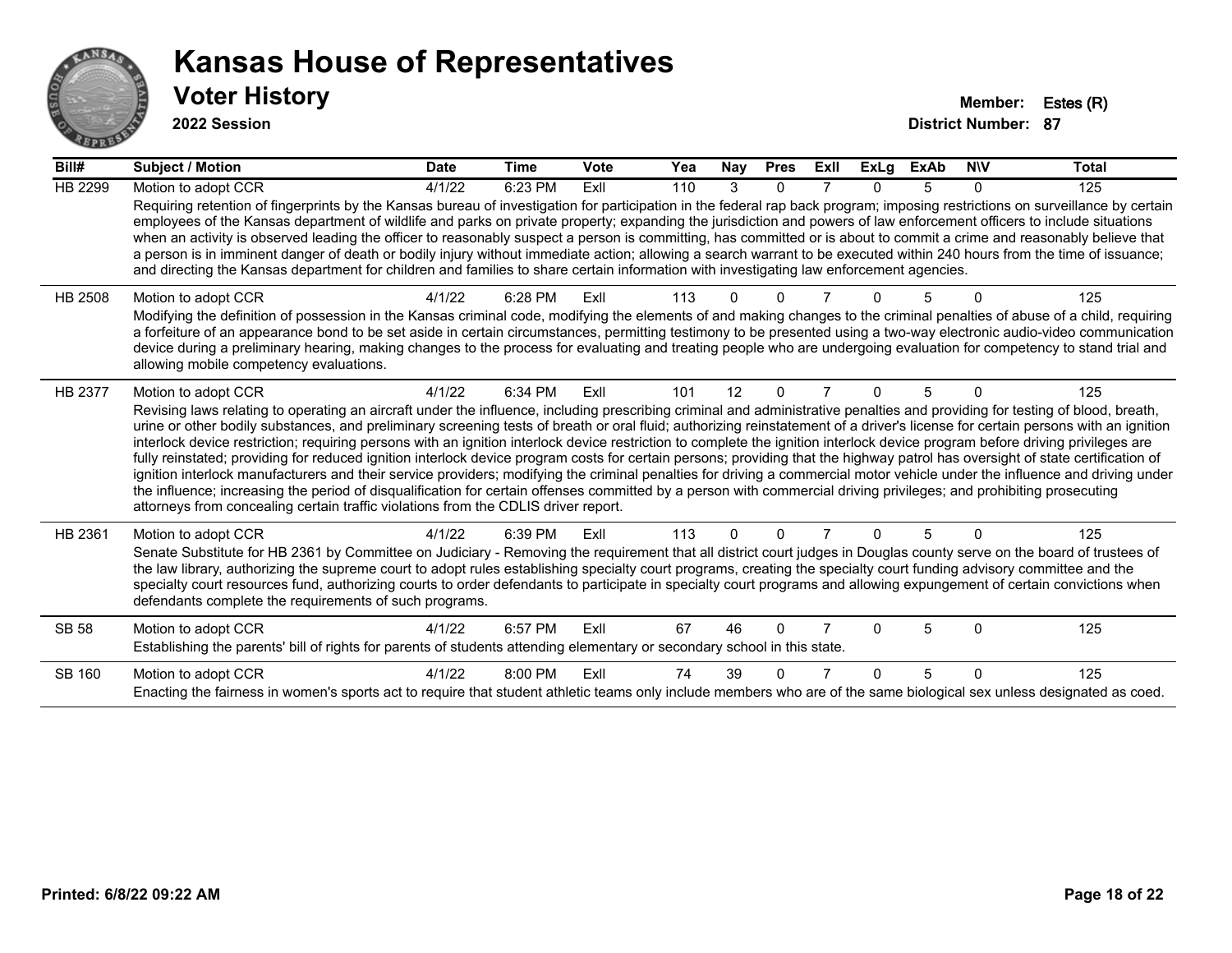

#### **Voter History Member: Estes (R) Kansas House of Representatives**

**2022 Session**

| Bill#           | <b>Subject / Motion</b>                                                                                                                                                                                                                                                                                                                                                                                                                                                                                                                                                                                                                                                                                                                                                                                                                                                                                                                                                                                                                                                                                                                                                                                                                                                                                                                                                                                                                                                                                                                                                                                                                                                                                                                                                                                                                                                                                                                                                                                                                                                                                                                                                                                                                                                                                                                                                                                                                                                                                                                                                                                                                                                                                                                                                                                                                                                                                                                                                                                                                                                                                                                                                     | <b>Date</b> | Time     | Vote | Yea | Nay         | <b>Pres</b> | Exll           |              | ExLg ExAb      | <b>NIV</b> | Total |
|-----------------|-----------------------------------------------------------------------------------------------------------------------------------------------------------------------------------------------------------------------------------------------------------------------------------------------------------------------------------------------------------------------------------------------------------------------------------------------------------------------------------------------------------------------------------------------------------------------------------------------------------------------------------------------------------------------------------------------------------------------------------------------------------------------------------------------------------------------------------------------------------------------------------------------------------------------------------------------------------------------------------------------------------------------------------------------------------------------------------------------------------------------------------------------------------------------------------------------------------------------------------------------------------------------------------------------------------------------------------------------------------------------------------------------------------------------------------------------------------------------------------------------------------------------------------------------------------------------------------------------------------------------------------------------------------------------------------------------------------------------------------------------------------------------------------------------------------------------------------------------------------------------------------------------------------------------------------------------------------------------------------------------------------------------------------------------------------------------------------------------------------------------------------------------------------------------------------------------------------------------------------------------------------------------------------------------------------------------------------------------------------------------------------------------------------------------------------------------------------------------------------------------------------------------------------------------------------------------------------------------------------------------------------------------------------------------------------------------------------------------------------------------------------------------------------------------------------------------------------------------------------------------------------------------------------------------------------------------------------------------------------------------------------------------------------------------------------------------------------------------------------------------------------------------------------------------------|-------------|----------|------|-----|-------------|-------------|----------------|--------------|----------------|------------|-------|
| HB 2239         | Motion to adopt CCR                                                                                                                                                                                                                                                                                                                                                                                                                                                                                                                                                                                                                                                                                                                                                                                                                                                                                                                                                                                                                                                                                                                                                                                                                                                                                                                                                                                                                                                                                                                                                                                                                                                                                                                                                                                                                                                                                                                                                                                                                                                                                                                                                                                                                                                                                                                                                                                                                                                                                                                                                                                                                                                                                                                                                                                                                                                                                                                                                                                                                                                                                                                                                         | 4/1/22      | 9:45 PM  | Exll | 103 | 10          | $\Omega$    |                | $\Omega$     | 5              | $\Omega$   | 125   |
|                 | Providing tax credits for graduates of aerospace and aviation-related educational programs and employers of program graduates, school and classroom supplies<br>purchased by teachers, contributions to community colleges and technical colleges, qualified railroad track maintenance expenditures of short line railroads and<br>associated rail siding owners or lessees and expanding eligibility, amount and transferability of the research and development tax credit, providing homestead property<br>tax refunds from the income tax refund fund to certain persons based on the increase in property tax over the base year property tax amount, providing for an additional<br>personal income tax exemption for 100% disabled veterans, establishing the salt parity act to allow pass-through entities to elect to pay state income tax at the entity<br>level, establishing a checkoff for contributions to the Kansas historic site fund, establishing a revenue neutral rate complaint process for tax levies, authorizing the<br>county clerk to limit the amount of ad valorem taxes to be levied in certain circumstances, establishing a deadline for budgets to be filed with the director of accounts<br>and reports, requiring roll call votes and publication of information to exceed the revenue neutral rate, classifying certain agritourism activities and zoos as land devoted<br>to agricultural use, classifying land devoted to agriculture that is subject to the federal grassland conservation reserve program as grassland, establishing a property tax<br>exemption for antique utility trailers, allowing for the proration of value when certain personal property is acquired or sold prior to September 1 of any tax year, providing<br>for the exemption of inventory and work-in-progress machinery and equipment for telecommunications machinery and equipment, increasing the extent of exemption for<br>residential property from the statewide school levy, providing for abatement or credit of property tax for buildings and improvements destroyed or substantially destroyed<br>by natural disaster, providing a sales tax exemption for certain fencing and for reconstructing, repairing or replacing certain fencing damaged or destroyed by a wildfire,<br>flood, tornado or other natural disaster, excluding separately stated delivery charges from sales or selling price, removing the expiration on manufacturer cash rebates<br>on motor vehicles, providing countywide retailers' sales tax authority for Wilson county, requiring disclosure of distribution of revenues on countywide retailers' sales tax<br>ballot proposals, validating the election held to approve a retailers' sales tax levy by the city of Latham, extending the time period for eligibility in the loan repayment<br>program and the income tax credit for rural opportunity zones, enacting the Gage park improvement authority act and providing for the creation of the Gage park<br>improvement authority and an election for the imposition of a countywide sales tax sales tax within the boundaries of Shawnee county. |             |          |      |     |             |             |                |              |                |            |       |
| HB 2644         | Motion to Concur in Conference<br>Designating the Sandhill plum as the official state fruit.                                                                                                                                                                                                                                                                                                                                                                                                                                                                                                                                                                                                                                                                                                                                                                                                                                                                                                                                                                                                                                                                                                                                                                                                                                                                                                                                                                                                                                                                                                                                                                                                                                                                                                                                                                                                                                                                                                                                                                                                                                                                                                                                                                                                                                                                                                                                                                                                                                                                                                                                                                                                                                                                                                                                                                                                                                                                                                                                                                                                                                                                                | 4/1/22      | 9:48 PM  | ExII | 108 | 5           | $\Omega$    |                | $\Omega$     | 5              | $\Omega$   | 125   |
| SB 261          | Motion to adopt CCR<br>Substitute for SB 261 by Committee on Agriculture -- Prohibiting the use of identifiable meat terms on the labels of meat analogs when such labels do not include proper<br>qualifying language to indicate that such products do not contain meat.                                                                                                                                                                                                                                                                                                                                                                                                                                                                                                                                                                                                                                                                                                                                                                                                                                                                                                                                                                                                                                                                                                                                                                                                                                                                                                                                                                                                                                                                                                                                                                                                                                                                                                                                                                                                                                                                                                                                                                                                                                                                                                                                                                                                                                                                                                                                                                                                                                                                                                                                                                                                                                                                                                                                                                                                                                                                                                  | 4/1/22      | 9:56 PM  | ExIl | 113 | $\mathbf 0$ | $\mathbf 0$ | $\overline{7}$ | $\Omega$     | 5              | $\Omega$   | 125   |
| SB 84           | Substitute Motion to Not Adopt CCR<br>House Substitute for Substitute for SB 84 by Committee on Federal and State Affairs - Authorizing sports wagering under the Kansas expanded lottery act.                                                                                                                                                                                                                                                                                                                                                                                                                                                                                                                                                                                                                                                                                                                                                                                                                                                                                                                                                                                                                                                                                                                                                                                                                                                                                                                                                                                                                                                                                                                                                                                                                                                                                                                                                                                                                                                                                                                                                                                                                                                                                                                                                                                                                                                                                                                                                                                                                                                                                                                                                                                                                                                                                                                                                                                                                                                                                                                                                                              | 4/1/22      | 11:59 PM | ExII | 56  | 56          | $\Omega$    | $\overline{7}$ | $\mathbf{0}$ | 6              | $\Omega$   | 125   |
| SB 84           | Motion to Adopt CCR<br>House Substitute for Substitute for SB 84 by Committee on Federal and State Affairs - Authorizing sports wagering under the Kansas expanded lottery act.                                                                                                                                                                                                                                                                                                                                                                                                                                                                                                                                                                                                                                                                                                                                                                                                                                                                                                                                                                                                                                                                                                                                                                                                                                                                                                                                                                                                                                                                                                                                                                                                                                                                                                                                                                                                                                                                                                                                                                                                                                                                                                                                                                                                                                                                                                                                                                                                                                                                                                                                                                                                                                                                                                                                                                                                                                                                                                                                                                                             | 4/1/22      | 11:59 PM | ExII | 63  | 49          | $\Omega$    | $\overline{7}$ | $\Omega$     | 6              | $\Omega$   | 125   |
| HB 2487         | Motions of a Previous Day                                                                                                                                                                                                                                                                                                                                                                                                                                                                                                                                                                                                                                                                                                                                                                                                                                                                                                                                                                                                                                                                                                                                                                                                                                                                                                                                                                                                                                                                                                                                                                                                                                                                                                                                                                                                                                                                                                                                                                                                                                                                                                                                                                                                                                                                                                                                                                                                                                                                                                                                                                                                                                                                                                                                                                                                                                                                                                                                                                                                                                                                                                                                                   | 4/26/22     | 11:35 AM | Nay  | 48  | 74          | 0           |                | 0            | $\overline{c}$ | 0          | 125   |
| <b>HCR 5022</b> | Motion to adopt CCR<br>Proposing a constitutional amendment requiring that a sheriff be elected in each county; exception.                                                                                                                                                                                                                                                                                                                                                                                                                                                                                                                                                                                                                                                                                                                                                                                                                                                                                                                                                                                                                                                                                                                                                                                                                                                                                                                                                                                                                                                                                                                                                                                                                                                                                                                                                                                                                                                                                                                                                                                                                                                                                                                                                                                                                                                                                                                                                                                                                                                                                                                                                                                                                                                                                                                                                                                                                                                                                                                                                                                                                                                  | 4/26/22     | 11:43 AM | Yea  | 91  | 31          | $\Omega$    | $\overline{1}$ | $\Omega$     | 2              | $\Omega$   | 125   |
| HB 2387         | Motion to adopt CCR<br>Prohibiting the issuance of a request for proposal or entering into a new contract for the administration and provision of benefits under the medical assistance program<br>and removing the authority of the governor to prohibit attending or conducting certain religious services and worship services.                                                                                                                                                                                                                                                                                                                                                                                                                                                                                                                                                                                                                                                                                                                                                                                                                                                                                                                                                                                                                                                                                                                                                                                                                                                                                                                                                                                                                                                                                                                                                                                                                                                                                                                                                                                                                                                                                                                                                                                                                                                                                                                                                                                                                                                                                                                                                                                                                                                                                                                                                                                                                                                                                                                                                                                                                                          | 4/26/22     | 12:47 PM | Yea  | 84  | 38          | $\Omega$    | $\overline{1}$ | $\Omega$     | 2              | $\Omega$   | 125   |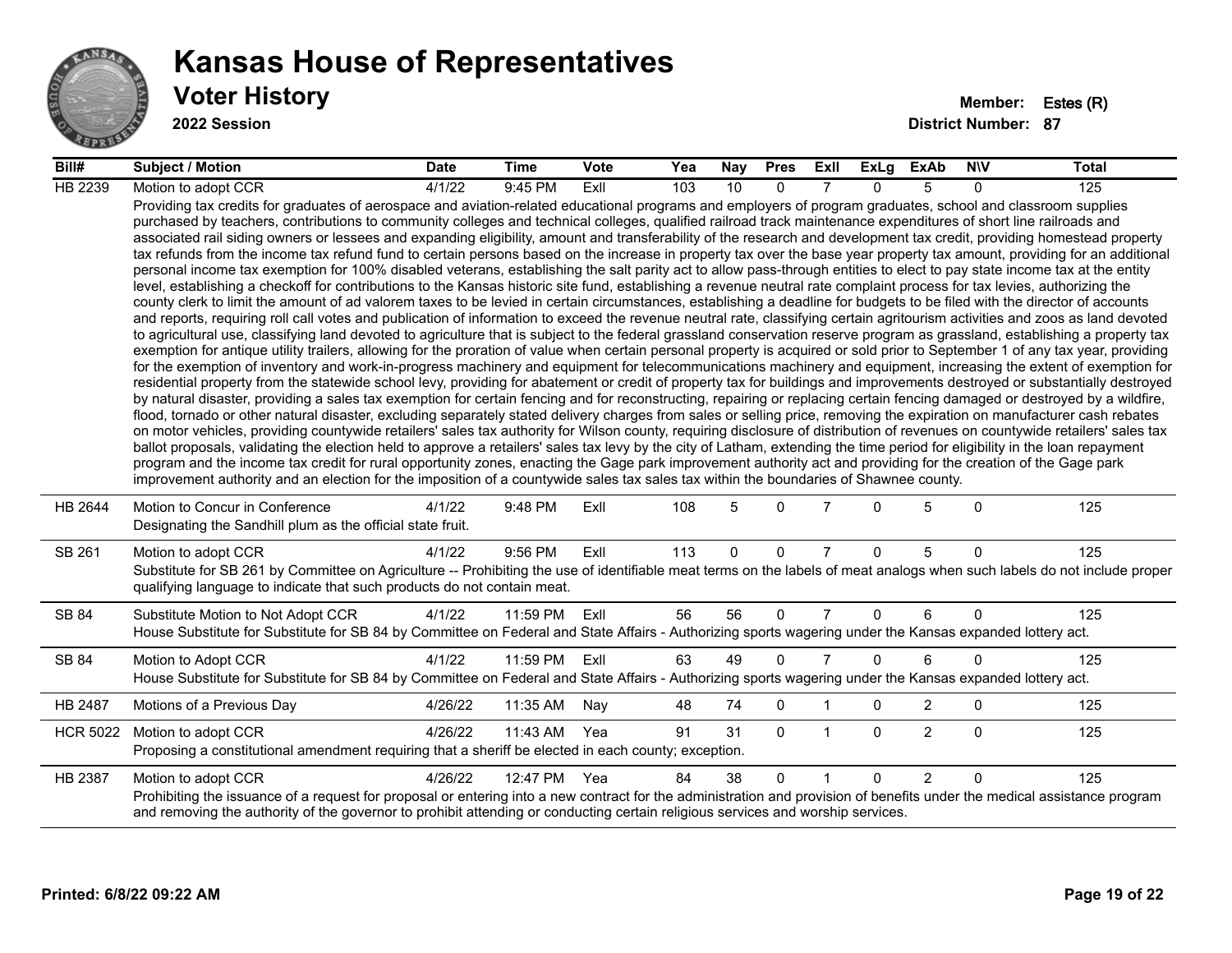

**2022 Session**

| Bill#          | <b>Subject / Motion</b>                                                                                                                                                                                                                                                                                                                               | <b>Date</b> | <b>Time</b>  | <b>Vote</b> | Yea | Nay             | <b>Pres</b>  | ExII         | <b>ExLg</b> | <b>ExAb</b>    | <b>NIV</b> | <b>Total</b> |
|----------------|-------------------------------------------------------------------------------------------------------------------------------------------------------------------------------------------------------------------------------------------------------------------------------------------------------------------------------------------------------|-------------|--------------|-------------|-----|-----------------|--------------|--------------|-------------|----------------|------------|--------------|
| <b>HB 2252</b> | Motion to adopt CCR                                                                                                                                                                                                                                                                                                                                   | 4/26/22     | 12:50 PM     | Yea         | 84  | 38              | $\Omega$     |              | 0           | $\overline{2}$ | $\Omega$   | 125          |
|                | Prohibiting the modification of election laws by agreement except as approved by the legislative coordinating council.                                                                                                                                                                                                                                |             |              |             |     |                 |              |              |             |                |            |              |
| HB 2138        | Motion to adopt CCR                                                                                                                                                                                                                                                                                                                                   | 4/26/22     | 1:03 PM      | Yea         | 82  | 40              | $\Omega$     |              | 0           | $\overline{c}$ | $\Omega$   | 125          |
|                | Providing for the use of electronic poll books in elections and the approval of such books by the secretary of state, requiring all voting systems for elections to use<br>individual voter-verified paper ballots with a distinctive watermark, requiring the secretary of state and local election officers to develop an affidavit to be signed by |             |              |             |     |                 |              |              |             |                |            |              |
|                | election workers regarding handling of completed ballots, requiring audits of any federal, statewide or state legislative race that is within 1% of the total votes cast and                                                                                                                                                                          |             |              |             |     |                 |              |              |             |                |            |              |
|                | requiring randomized audits of elections procedures used in four counties in even-numbered years, requiring a county election officer to send a confirmation of address                                                                                                                                                                               |             |              |             |     |                 |              |              |             |                |            |              |
|                | when there is no election-related activity for any four calendar year period and exempting poll workers from certain election crimes.                                                                                                                                                                                                                 |             |              |             |     |                 |              |              |             |                |            |              |
| HB 2237        | Motion to adopt CCR                                                                                                                                                                                                                                                                                                                                   | 4/26/22     | 1:13 PM      | Yea         | 109 | 12              |              |              |             | 2              | $\Omega$   | 125          |
|                | Enacting the Kansas affordable housing tax credit act, the Kansas housing investor tax credit act, the historic Kansas act, the Kansas rural home loan guarantee act,                                                                                                                                                                                 |             |              |             |     |                 |              |              |             |                |            |              |
|                | authorizing certain residential real property appraisals in rural counties to be performed without completing the sales comparison approach to value, allowing the use of<br>bond proceeds under the Kansas rural housing incentive district act for residential vertical development and renovation of certain buildings within economically         |             |              |             |     |                 |              |              |             |                |            |              |
|                | distressed urban areas and expanding eligibility for the child day care services assistance tax credit and providing a credit for employer payments to an organization                                                                                                                                                                                |             |              |             |     |                 |              |              |             |                |            |              |
|                | providing access to employees for child day care services.                                                                                                                                                                                                                                                                                            |             |              |             |     |                 |              |              |             |                |            |              |
| SB 313         | Motion to adopt CCR                                                                                                                                                                                                                                                                                                                                   | 4/27/22     | 3:32 PM      | Yea         | 75  | 44              | $\Omega$     | 3            | $\Omega$    | 3              | $\Omega$   | 125          |
|                | Providing for the use and regulation of autonomous motor vehicles and establishing the autonomous vehicle advisory committee.                                                                                                                                                                                                                         |             |              |             |     |                 |              |              |             |                |            |              |
| HB 2466        | Motion to adopt CCR                                                                                                                                                                                                                                                                                                                                   | 4/27/22     | 3:39 PM      | Yea         | 109 | 10 <sup>1</sup> |              |              | 0           | 3              | $\Omega$   | 125          |
|                | Substitute for HB 2466 by Committee on Education - Establishing the promoting advancement in computing knowledge act to increase the availability of computer                                                                                                                                                                                         |             |              |             |     |                 |              |              |             |                |            |              |
|                | science education in Kansas schools and the career technical education credentialing and student transitioning to employment success pilot program; also exempting<br>national assessment providers from the student online personal protection act.                                                                                                  |             |              |             |     |                 |              |              |             |                |            |              |
|                |                                                                                                                                                                                                                                                                                                                                                       | 4/27/22     |              |             | 119 |                 |              | 3            |             |                |            |              |
| HB 2492        | Motion to Concur<br>Submitting claims against the state by the joint committee on special claims against the state.                                                                                                                                                                                                                                   |             | 3:41 PM      | Yea         |     | $\mathbf 0$     | $\mathbf 0$  |              | $\mathbf 0$ | $\sqrt{3}$     | $\Omega$   | 125          |
|                |                                                                                                                                                                                                                                                                                                                                                       |             |              |             |     |                 |              |              |             |                |            |              |
| HB 2448        | <b>Consideration of Veto</b>                                                                                                                                                                                                                                                                                                                          | 4/28/22     | 11:31 AM Yea |             | 86  | 36              | $\Omega$     | $\mathbf{1}$ | $\Omega$    | $\overline{2}$ | $\Omega$   | 125          |
|                | Senate Substitute for HB 2448 by Committee on Public Health and Welfare - Requiring able-bodied adults without dependents to complete an employment and training<br>program in order to receive food assistance.                                                                                                                                      |             |              |             |     |                 |              |              |             |                |            |              |
| <b>SB 58</b>   | Consideration of Veto                                                                                                                                                                                                                                                                                                                                 | 4/28/22     | 12:17 PM Yea |             | 72  | 50              | $\mathbf{0}$ | $\mathbf{1}$ | 0           | $\overline{2}$ | 0          | 125          |
|                | Establishing the parents' bill of rights for parents of students attending elementary or secondary school in this state.                                                                                                                                                                                                                              |             |              |             |     |                 |              |              |             |                |            |              |
| <b>SB 160</b>  | Consideration of Veto                                                                                                                                                                                                                                                                                                                                 | 4/28/22     | 1:14 PM      | Yea         | 81  | 41              | $\Omega$     |              | $\Omega$    | 2              | $\Omega$   | 125          |
|                | Enacting the fairness in women's sports act to require that student athletic teams only include members who are of the same biological sex unless designated as                                                                                                                                                                                       |             |              |             |     |                 |              |              |             |                |            |              |
|                | coed.                                                                                                                                                                                                                                                                                                                                                 |             |              |             |     |                 |              |              |             |                |            |              |
| SB 84          | Motion to adopt CCR                                                                                                                                                                                                                                                                                                                                   | 4/28/22     | 4:03 PM      | Nay         | 73  | 49              | $\mathbf{0}$ |              | $\Omega$    | $\overline{2}$ | $\Omega$   | 125          |
|                | House Substitute for Substitute for SB 84 by Committee on Federal and State Affairs - Authorizing sports wagering under the Kansas expanded lottery act and historical                                                                                                                                                                                |             |              |             |     |                 |              |              |             |                |            |              |
|                | horse race machines under the Kansas parimutuel racing act.                                                                                                                                                                                                                                                                                           |             |              |             |     |                 |              |              |             |                |            |              |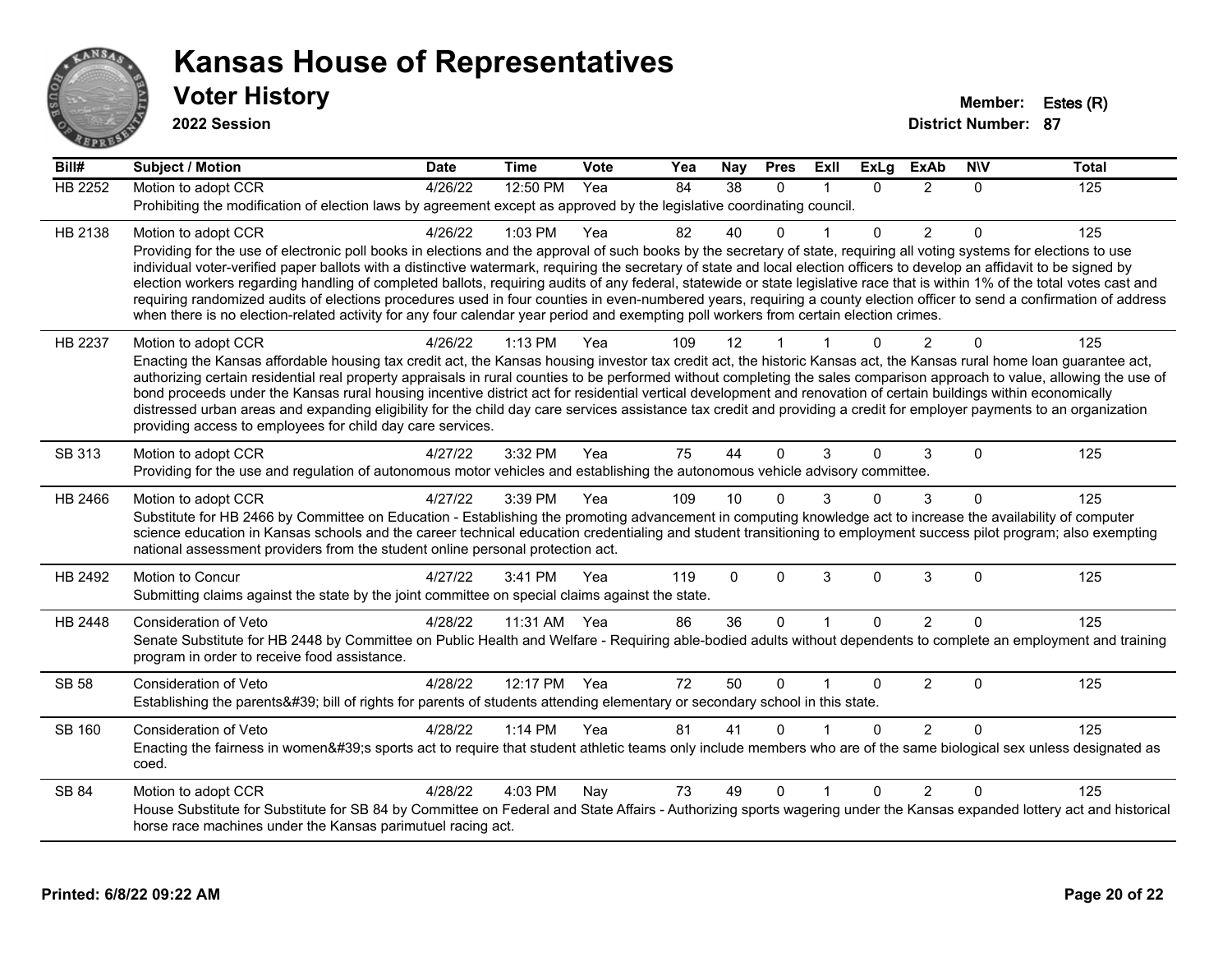

**2022 Session**

**District Number: 87 Voter History Member: Estes (R)** 

| Bill#          | <b>Subject / Motion</b>                                                                                                                                                                                                                                                                                                                                                                                                                                                                                | <b>Date</b> | <b>Time</b>  | Vote | Yea | Nay | <b>Pres</b>  | Exll         | <b>ExLg</b> | <b>ExAb</b>    | <b>NIV</b>     | <b>Total</b> |
|----------------|--------------------------------------------------------------------------------------------------------------------------------------------------------------------------------------------------------------------------------------------------------------------------------------------------------------------------------------------------------------------------------------------------------------------------------------------------------------------------------------------------------|-------------|--------------|------|-----|-----|--------------|--------------|-------------|----------------|----------------|--------------|
| <b>HB 2567</b> | Motion to adopt CCR                                                                                                                                                                                                                                                                                                                                                                                                                                                                                    | 4/28/22     | 5:52 PM      | Yea  | 75  | 45  | $\Omega$     |              | $\Omega$    | 4              | $\Omega$       | 125          |
|                | Senate Substitute for HB 2567 by Committee on Ways and Means - Removing federal impact aid from the determination of local foundation aid in the Kansas school<br>equity and enhancement act and excluding Fort Leavenworth school district and virtual school students from the capital improvement state aid determination.                                                                                                                                                                          |             |              |      |     |     |              |              |             |                |                |              |
| SB 19          | Motion to adopt CCR                                                                                                                                                                                                                                                                                                                                                                                                                                                                                    | 4/28/22     | 8:59 PM      | Yea  | 112 | 6   | $\Omega$     |              | 0           | 6              | $\Omega$       | 125          |
|                | House Substitute for SB 19 by Committee on Energy, Utilities and Telecommunications - Implementing the 988 suicide prevention and mental health crisis hotline in<br>Kansas.                                                                                                                                                                                                                                                                                                                           |             |              |      |     |     |              |              |             |                |                |              |
| SB 331         | Motion to adopt CCR                                                                                                                                                                                                                                                                                                                                                                                                                                                                                    | 4/28/22     | 9:05 PM      | Yea  | 91  | 26  | $\Omega$     | $\mathbf{1}$ | $\Omega$    | $\overline{7}$ | $\Omega$       | 125          |
|                | Updating the version of risk-based capital instructions in effect.                                                                                                                                                                                                                                                                                                                                                                                                                                     |             |              |      |     |     |              |              |             |                |                |              |
| HB 2510        | Motion to adopt CCR                                                                                                                                                                                                                                                                                                                                                                                                                                                                                    | 4/28/22     | 9:34 PM      | Yea  | 95  | 22  | 0            |              | U.          | 7              | $\Omega$       | 125          |
|                | Appropriations for FY 2022, FY 2023, and FY 2024, for various state agencies; 2022 omnibus bill; authorizing certain transfers and capital improvement projects.                                                                                                                                                                                                                                                                                                                                       |             |              |      |     |     |              |              |             |                |                |              |
| HB 2106        | Sub Motion Not Adopt CCR                                                                                                                                                                                                                                                                                                                                                                                                                                                                               | 4/28/22     | 10:02 PM     | Nay  | 39  | 75  | $\Omega$     |              | 0           | $\overline{7}$ | 3              | 125          |
|                | Decreasing the state rate for sales and use taxes for sales of food and food ingredients and providing for the levying of taxes by cities and counties and discontinuing<br>the nonrefundable food sales tax credit.                                                                                                                                                                                                                                                                                   |             |              |      |     |     |              |              |             |                |                |              |
| HB 2106        | Motion to adopt CCR                                                                                                                                                                                                                                                                                                                                                                                                                                                                                    | 4/28/22     | 10:28 PM Yea |      | 114 | 3   | $\Omega$     |              | $\Omega$    | 7              | $\Omega$       | 125          |
|                | Decreasing the state rate for sales and use taxes for sales of food and food ingredients and providing for the levying of taxes by cities and counties and discontinuing<br>the nonrefundable food sales tax credit.                                                                                                                                                                                                                                                                                   |             |              |      |     |     |              |              |             |                |                |              |
| HB 2495        | <b>Motion to Concur</b>                                                                                                                                                                                                                                                                                                                                                                                                                                                                                | 4/28/22     | 10:31 PM Yea |      | 116 |     | $\Omega$     | $\mathbf{1}$ | $\Omega$    | $\overline{7}$ | $\Omega$       | 125          |
|                | Prohibiting the disclosure of personal information about a person's affiliation with an entity that is exempt from federal income taxation under section 501(c) of the<br>federal internal revenue code.                                                                                                                                                                                                                                                                                               |             |              |      |     |     |              |              |             |                |                |              |
| SB 34          | Motion to adopt CCR                                                                                                                                                                                                                                                                                                                                                                                                                                                                                    | 4/28/22     | 11:35 PM     | Yea  | 64  | 53  | $\mathbf{0}$ |              | $\Omega$    |                | $\Omega$       | 125          |
|                | Substitute for SB 34 by Committee on Federal and State Affairs - Requiring review of administrative rules and regulations every five years.                                                                                                                                                                                                                                                                                                                                                            |             |              |      |     |     |              |              |             |                |                |              |
| HB 2252        | <b>Consideration of Veto</b>                                                                                                                                                                                                                                                                                                                                                                                                                                                                           | 5/23/22     | 11:27 AM Yea |      | 84  | 37  | $\Omega$     |              | $\Omega$    | $\overline{2}$ | $\mathbf{1}$   | 125          |
|                | Prohibiting the modification of election laws by agreement except as approved by the legislative coordinating council.                                                                                                                                                                                                                                                                                                                                                                                 |             |              |      |     |     |              |              |             |                |                |              |
| HB 2387        | Consideration of Veto                                                                                                                                                                                                                                                                                                                                                                                                                                                                                  | 5/23/22     | 11:38 AM Yea |      | 84  | 38  | $\Omega$     |              | $\Omega$    | $\mathcal{P}$  | $\Omega$       | 125          |
|                | Prohibiting the issuance of a request for proposal or entering into a new contract for the administration and provision of benefits under the medical assistance program<br>and removing the authority of the governor to prohibit attending or conducting certain religious services and worship services.                                                                                                                                                                                            |             |              |      |     |     |              |              |             |                |                |              |
| HB 2136        | Sub Mtn Not Adpt                                                                                                                                                                                                                                                                                                                                                                                                                                                                                       | 5/23/22     | 12:42 PM     | Nay  | 37  | 84  | $\Omega$     |              | 0           |                | $\mathfrak{p}$ | 125          |
|                | Establishing the COVID-19 retail storefront property tax relief act to provide partial refunds to certain businesses impacted by COVID-19-related shutdowns and<br>restrictions, discontinuing the first 15 days of the month sales and compensating use tax remittance requirements for certain retailers, providing countywide retailers'<br>sales tax authority for Atchison county and delaying implementation of the exclusion of separately stated delivery charges from sales or selling price. |             |              |      |     |     |              |              |             |                |                |              |